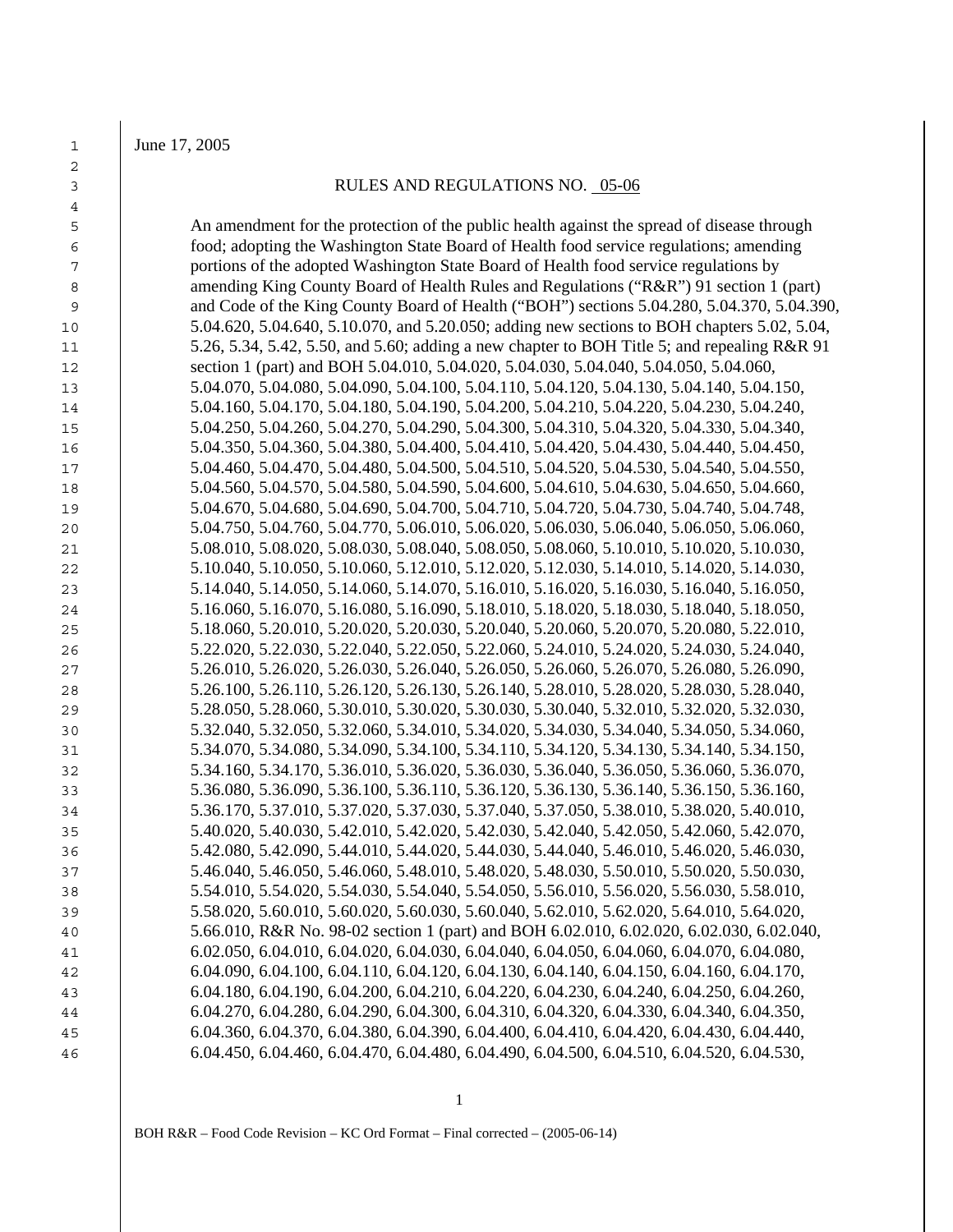| $\mathbf{1}$ | 6.04.540, 6.04.550, 6.04.560, 6.04.570, 6.04.580, 6.04.590, 6.04.600, 6.04.610, 6.04.620,                   |  |  |  |
|--------------|-------------------------------------------------------------------------------------------------------------|--|--|--|
| 2            | 6.04.630, 6.04.640, 6.04.650, 6.04.660, 6.04.670, 6.04.680, 6.04.690, 6.04.700, 6.04.710,                   |  |  |  |
| 3            | 6.04.720, 6.04.730, 6.04.740, 6.04.750, 6.04.760, 6.04.770, 6.04.780, 6.04.790, 6.04.800,                   |  |  |  |
| 4            | 6.04.810, 6.04.820, 6.04.830, 6.04.840, 6.04.850, 6.06.010, 6.06.020, 6.06.030, 6.06.040,                   |  |  |  |
| 5            | 6.06.050, 6.06.060, 6.08.010, 6.08.020, 6.08.030, 6.08.040, 6.08.050, 6.08.060, 6.10.010,                   |  |  |  |
| 6            | 6.10.020, 6.10.030, 6.10.040 6.12.010, 6.12.020, 6.12.030, 6.12.040, 6.12.050, 6.12.060,                    |  |  |  |
| 7            | 6.12.070, 6.14.010, 6.14.020, 6.14.030, 6.14.040, 6.14.050, 6.14.060, 6.14.070, 6.14.080,                   |  |  |  |
| $\,8\,$      | 6.14.090, 6.16.010, 6.16.020, 6.16.030, 6.16.040, 6.18.010, 6.18.020, 6.18.030, 6.18.040,                   |  |  |  |
| $\mathsf 9$  | 6.18.050, 6.18.060, 6.18.070, 6.18.080, 6.20.010, 6.20.020, 6.20.030, 6.20.040, 6.20.050,                   |  |  |  |
| 10           | 6.20.060, 6.20.070, 6.20.080, 6.22.010, 6.22.020, 6.24.010, 6.24.020, 6.24.030, 6.24.040,                   |  |  |  |
| 11           | 6.24.050, 6.24.060, 6.26.010, 6.26.020, 6.26.030, 6.26.040, 6.26.050, 6.26.060, 6.26.070,                   |  |  |  |
| 12           | 6.26.080, 6.28.010, 6.28.020, 6.28.030, 6.28.040, 6.28.050, 6.28.060, 6.30.010, 6.30.020,                   |  |  |  |
| 13           | 6.30.030, 6.30.040, 6.32.010, 6.32.020, 6.32.030, 6.32.040, 6.32.050, 6.32.060, 6.32.070,                   |  |  |  |
| 14           | 6.32.080, 6.32.090, 6.32.100, 6.32.110, 6.32.120, 6.34.010, 6.34.020, 6.34.030, 6.34.040,                   |  |  |  |
| 15           | 6.34.050, 6.34.060, 6.36.010, 6.36.020, 6.36.030, 6.36.040, 6.38.010, 6.38.020, 6.38.030,                   |  |  |  |
| 16           | 6.38.040, 6.38.050, 6.38.060, 6.40.010, 6.40.020, 6.42.010, 6.42.020, 6.42.030, 6.42.040,                   |  |  |  |
| 17           | 6.44.010, 6.44.020, 6.44.030, 6.46.010, 6.46.020, 6.46.030, 6.46.040, 6.46.050, 6.46.060,                   |  |  |  |
| 18           | 6.48.010, 6.48.020, 6.48.030, 6.50.010, 6.50.020, 6.50.030, 6.50.040, 6.52.010, 6.52.020,                   |  |  |  |
| 19           | 6.52.030, 6.52.040, 6.56.010, 6.56.020, 6.56.030, 6.56.040, 6.56.050, 6.56.060, 6.58.010,                   |  |  |  |
| 20           | 6.58.020, 6.58.030, 6.60.010, 6.60.020, 6.62.010, 6.62.020, 6.62.030, 6.62.040, 6.64.010,                   |  |  |  |
| 21           | 6.64.020, 6.66.010, 6.66.020, 6.68.010, 6.70.010, 6.70.020, and 6.70.030; enacted pursuant to               |  |  |  |
| 22           | RCW 43.20.050, 70.05.060 and Chapter 246-215 WAC, including the latest amendments or                        |  |  |  |
| 23           | revisions thereto.                                                                                          |  |  |  |
| 24           |                                                                                                             |  |  |  |
| 25           | BE IT ADOPTED BY THE KING COUNTY BOARD OF HEALTH:                                                           |  |  |  |
|              |                                                                                                             |  |  |  |
| 26           | <b>NEW SECTION. SECTION 1.</b> There is hereby added a new section to chapter 5.02 of Title 5 of            |  |  |  |
|              |                                                                                                             |  |  |  |
| 27           | the Code of the King County Board of Health ("BOH") to read as follows:                                     |  |  |  |
| 28           | Applicability – State food regulations adopted. A. Except as otherwise specifically provided                |  |  |  |
|              |                                                                                                             |  |  |  |
| 29           | in this title, Chapter 246-215 WAC, Washington Food Service Regulations, as amended, are hereby adopted     |  |  |  |
|              |                                                                                                             |  |  |  |
| 30           | and by this reference made a part of this title.                                                            |  |  |  |
|              |                                                                                                             |  |  |  |
| 31           | Any person owning, operating, or working in a food establishment must comply with and is<br><b>B.</b>       |  |  |  |
|              |                                                                                                             |  |  |  |
| 32           | subject to the requirements of this title, including state regulations adopted by reference.                |  |  |  |
|              |                                                                                                             |  |  |  |
| 33           | C.<br>If a provision or definition of Chapter 246-215 WAC is inconsistent with a provision or               |  |  |  |
|              |                                                                                                             |  |  |  |
| 34           | definition otherwise established under this title, the more stringent provisions of this title shall apply. |  |  |  |
|              |                                                                                                             |  |  |  |
| 35           | <b>NEW SECTION. SECTION 2.</b> There is hereby added a new section to BOH chapter 5.04 to                   |  |  |  |
|              |                                                                                                             |  |  |  |
|              |                                                                                                             |  |  |  |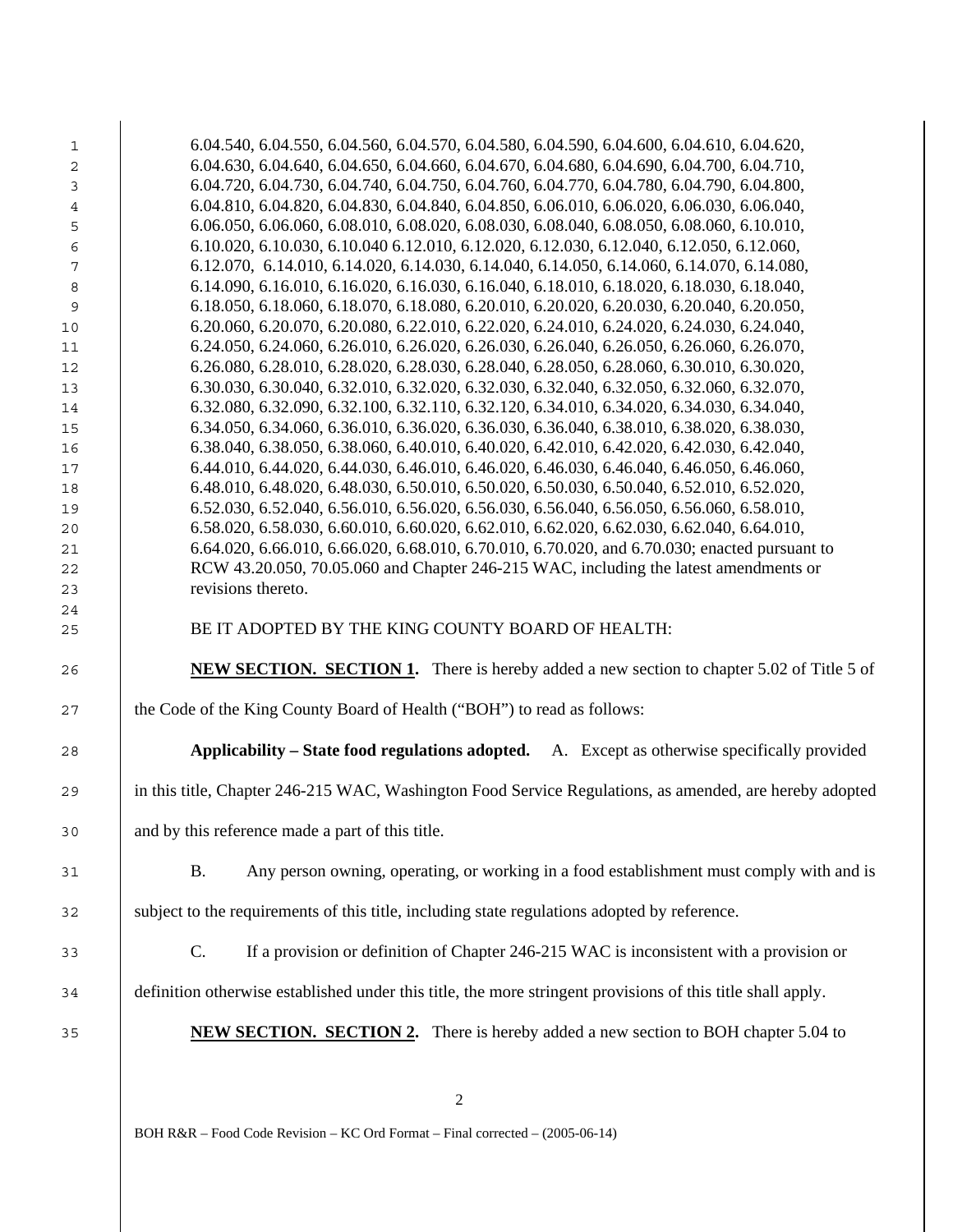read as follows:

**Effect of chapter.** This chapter establishes definitions that are additional to or that modify definitions in Chapter 246-215 WAC. **A REW SECTION. SECTION 3.** There is hereby added a new section to BOH chapter 5.04 to read as follows: **Apprentice meat cutter.** WAC 246-215-011 is supplemented with the following: **Apprentice meat cutter (WAC 246-215-011(1.1)).** "Apprentice meat cutter" means any person in a meat/fish establishment employed for the purpose of selling meat or learning meat cutting while enrolled in a meat cutter's apprenticeship program. **NEW SECTION. SECTION 4.** There is hereby added a new section to BOH chapter 5.04 to read as follows: **Bakery.** WAC 246-215-011 is supplemented with the following: **Bakery (WAC 246-215-011(1.2)).** "Bakery" means any food establishment in which food or food products are mixed and baked to final form and offered to the ultimate consumer. **NEW SECTION. SECTION 5.** There is hereby added a new section to BOH chapter 5.04 to read as follows: **Bar or tavern.** WAC 246-215-011 is supplemented with the following: **Bar or tavern (WAC 246-215-011(1.3)).** "Bar or tavern" means a food establishment, or an area 19 within a food establishment, designated by the owner primarily for the sale of open containers of beer, wine, liquor or other alcoholic beverages and issued a license by, or having a license application pending before, the Washington State Liquor Control Board. **NEW SECTION. SECTION 6.** There is hereby added a new section to BOH chapter 5.04 to read as follows:

BOH R&R – Food Code Revision – KC Ord Format – Final corrected – (2005-06-14)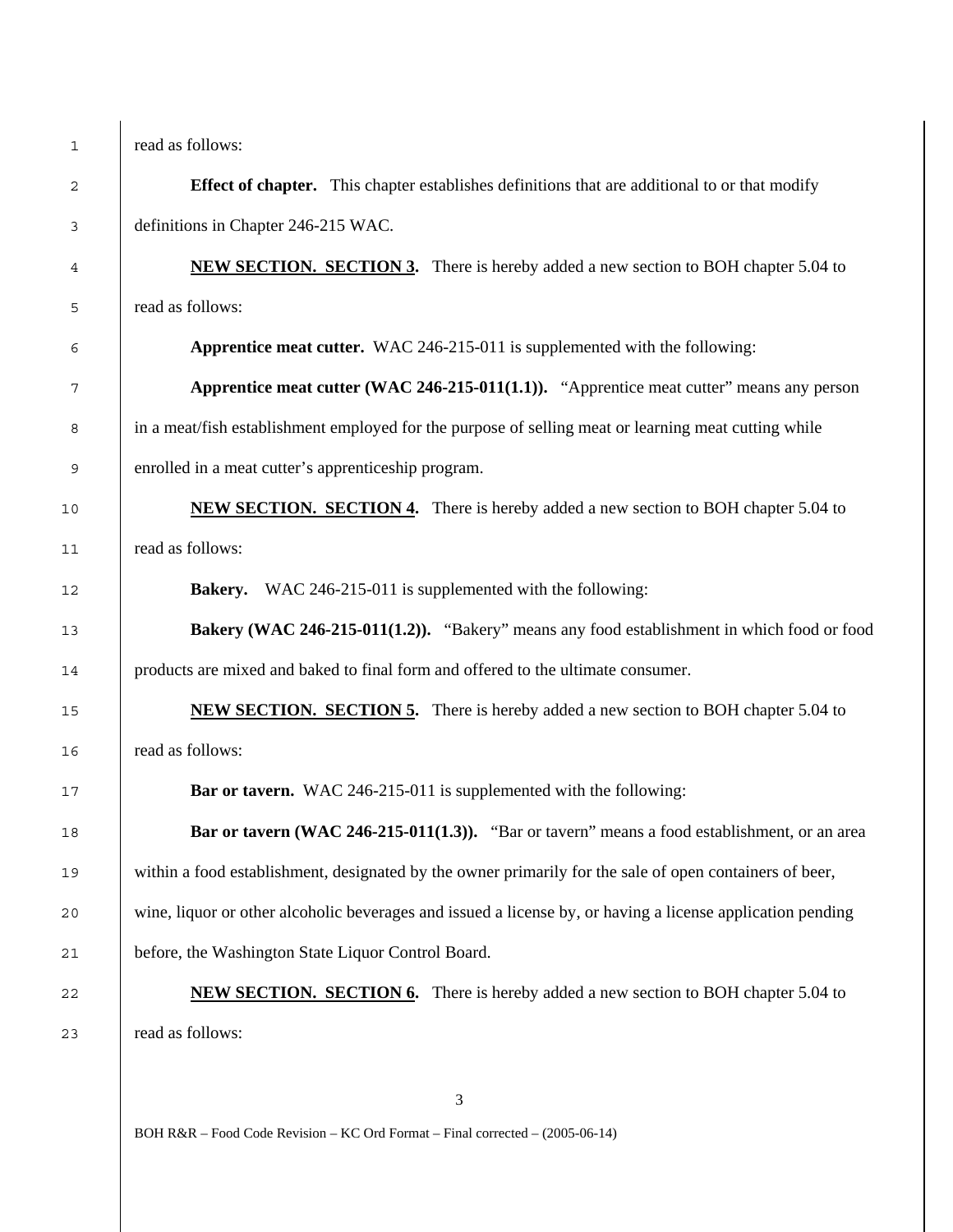**Food establishment.** WAC 246-215-011(36)(a) is not adopted and the following is substituted: **Food establishment (WAC 246-215-011(36)(a)).** "Food establishment" means an operation that stores, prepares, packages, serves, vends, or otherwise provides food for human consumption: (i) Such as a general food service; limited food service; grocery store; bakery; meat/fish market; bed-and-breakfast; school kitchen; nonprofit institution; restaurant; satellite or catered feeding location; catering operation if the operation provides food directly to a consumer or to a conveyance used to transport people; market; vending location; conveyance used to transport people; institution; or food bank; and (ii) That relinquishes possession of food to a consumer directly, or indirectly through a delivery service such as home delivery of grocery orders or restaurant takeout orders, or delivery service 11 that is provided by common carriers. **SECTION 7.** R&R 91, section 1 (part), and BOH 5.04.280 are each hereby amended as follows: **Food preparation.** WAC 246-215-011 is supplemented with the following: **Food preparation (WAC 246-215-011(12.1)).** "Food preparation" means thawing, cooking, cooling, heating, reheating, putting together, cutting, slicing, dividing, mixing, portioning or packaging 16 food for a consumer, except that trimming ((or cleaning)) of whole vegetables or fruits for display and sale shall not be considered food preparation. **NEW SECTION. SECTION 8.** There is hereby added a new section to BOH chapter 5.04 to read as follows: **General food service.** WAC 246-215-011 is supplemented with the following: **General food service (WAC 246-215-011(13.1)).** "General food service" means any stationary 22 food establishment that provides food to the public, guests, patrons or its personnel for on-premises or off-premises consumption.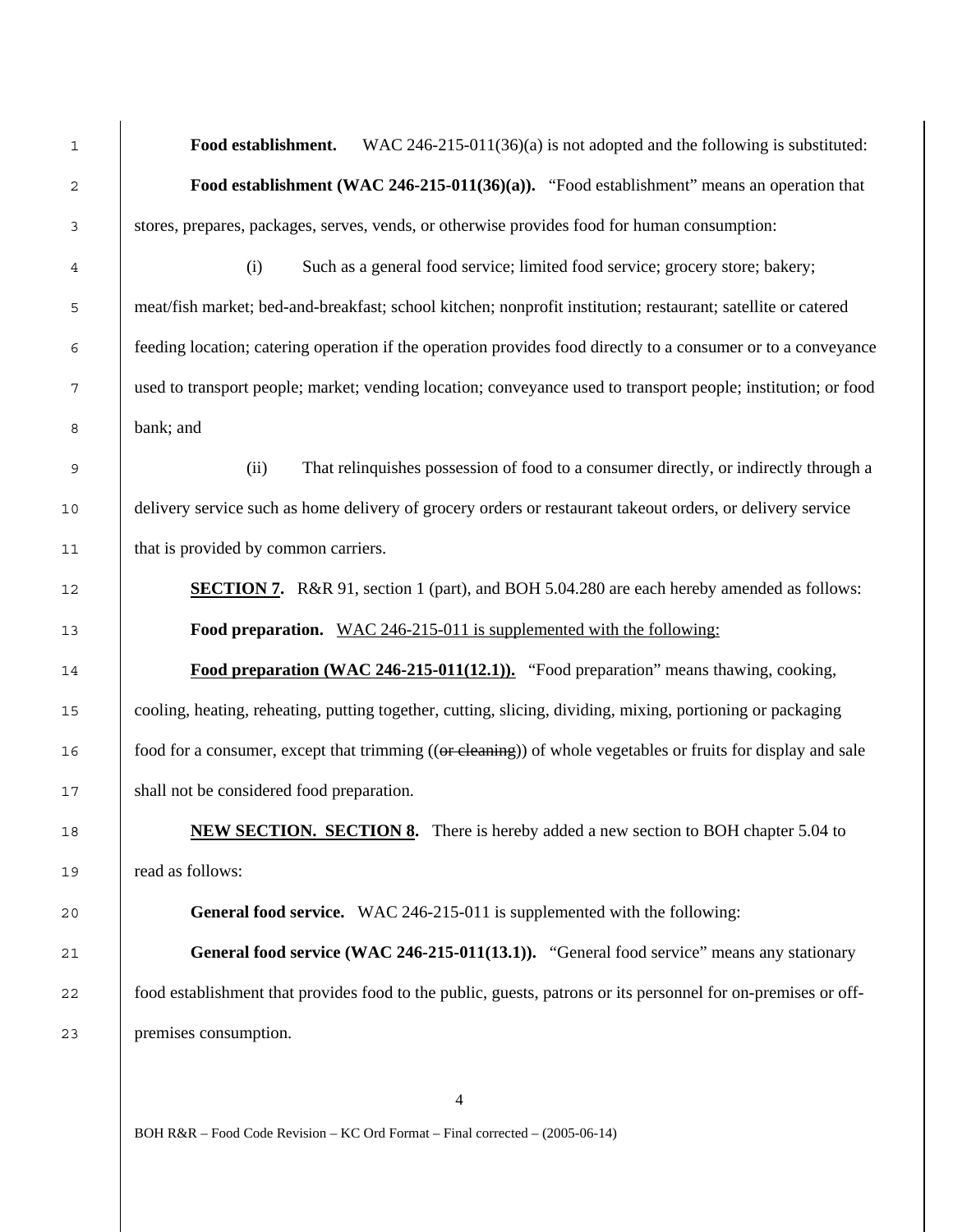| 1  | <b>SECTION 9.</b> R&R 91, section 1 (part), and BOH 5.04.370 are each hereby amended as follows:     |  |  |
|----|------------------------------------------------------------------------------------------------------|--|--|
| 2  | Grocery store. WAC 246-215-011 is supplemented with the following:                                   |  |  |
| 3  | Grocery store (WAC 246-215-011(13.2)). "Grocery store" means a food $((\text{service}))$             |  |  |
| 4  | establishment selling commercially prepared and prepackaged potentially hazardous foods requiring    |  |  |
| 5  | refrigeration or freezer control, whole produce and/or bulk foods for consumption off-site.          |  |  |
| 6  | <b>SECTION 10.</b> R&R 91, section 1 (part), and BOH 5.04.390 are each hereby amended as             |  |  |
| 7  | follows:                                                                                             |  |  |
| 8  | <b>Health officer.</b> WAC 246-215-011 is supplemented with the following:                           |  |  |
| 9  | Health officer (WAC 246-215-011(13.3)). "Health officer" means the director of ((Public Health       |  |  |
| 10 | of King County and any of his/her designated) the Seattle-King County Department of Public Health or |  |  |
| 11 | any of his or her authorized representatives.                                                        |  |  |
| 12 | <b>NEW SECTION. SECTION 11.</b> There is hereby added a new section to BOH chapter 5.04 to           |  |  |
| 13 | read as follows:                                                                                     |  |  |
| 14 | Limited food service. WAC 246-215-011 is supplemented with the following:                            |  |  |
| 15 | Limited food service (WAC 246-215-011(15.1)). "Limited food service" means a food                    |  |  |
| 16 | establishment with a limited menu in a building without permanent plumbing.                          |  |  |
| 17 | <b>NEW SECTION. SECTION 12.</b> There is hereby added a new section to BOH chapter 5.04 to           |  |  |
| 18 | read as follows:                                                                                     |  |  |
| 19 | <b>Local health officer.</b> WAC 246-215-011(17) is not adopted and the following is substituted:    |  |  |
| 20 | Local health officer (WAC 246-215-011(17)). "Local health officer" means the director of the         |  |  |
| 21 | Seattle-King County Department of Public Health or any of his or her authorized representatives.     |  |  |
| 22 | <b>NEW SECTION. SECTION 13.</b> There is hereby added a new section to BOH chapter 5.04 to           |  |  |
| 23 | read as follows:                                                                                     |  |  |
|    |                                                                                                      |  |  |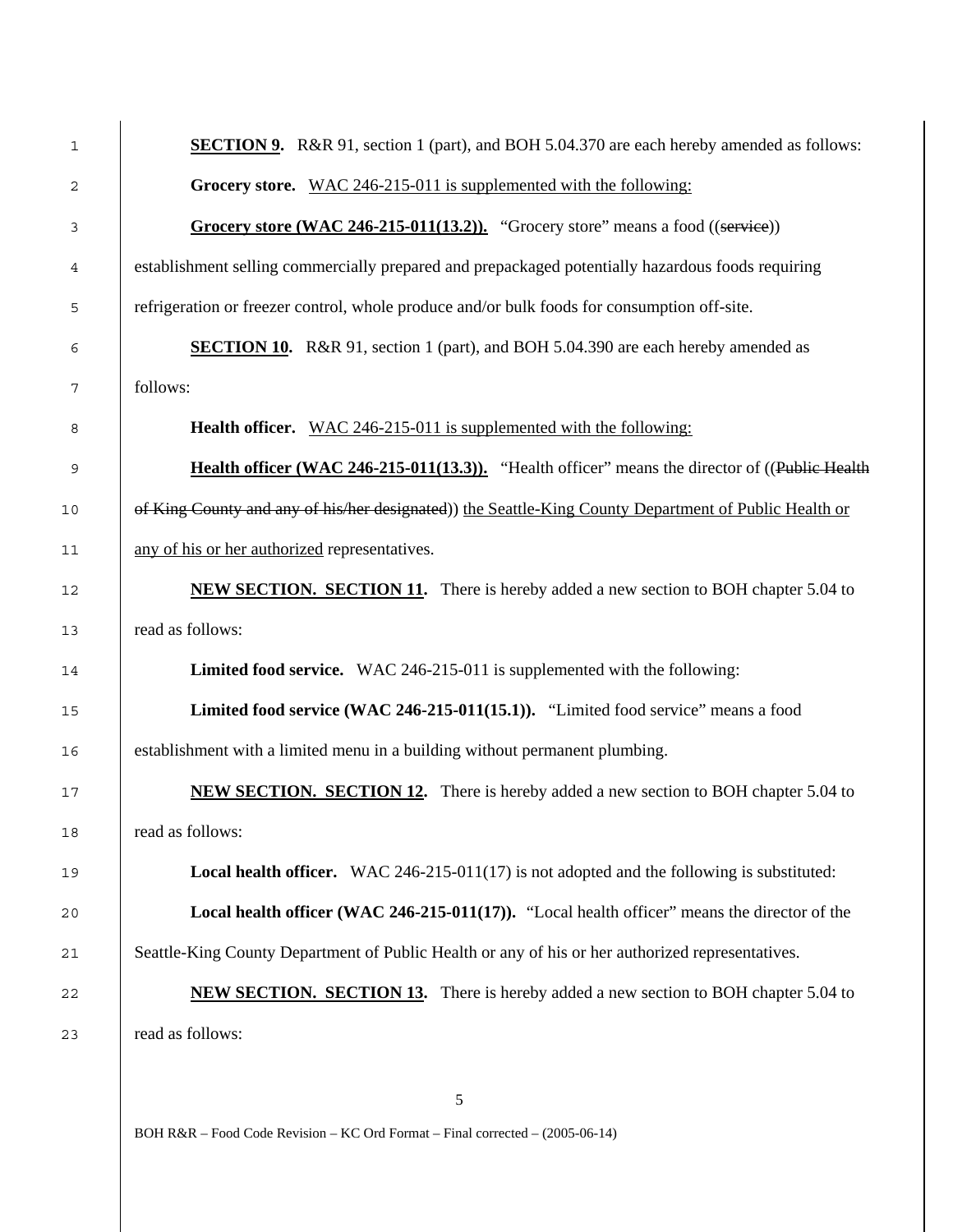| 1    | Meat cutter. WAC 246-215-011 is supplemented with the following:                                                 |  |  |
|------|------------------------------------------------------------------------------------------------------------------|--|--|
| 2    | Meat cutter (WAC 246-215-011(17.1)). "Meat cutter" means any person cutting or preparing for                     |  |  |
| 3    | sale fresh meat.                                                                                                 |  |  |
| 4    | <b>NEW SECTION. SECTION 14.</b> There is hereby added a new section to BOH chapter 5.04 to                       |  |  |
| 5    | read as follows:                                                                                                 |  |  |
| 6    | Meat/fish market. WAC 246-215-011 is supplemented with the following:                                            |  |  |
| 7    | Meat/fish market (WAC 246-215-011(17.2)). "Meat/fish market" means all premises, buildings                       |  |  |
| 8    | or parts thereof used for the preparation for sale, sale or dispensing of meat, fish, game animals or poultry to |  |  |
| 9    | consumers and intended for off-premises consumption.                                                             |  |  |
| 10   | <b>NEW SECTION. SECTION 15.</b> There is hereby added a new section to BOH chapter 5.04 to                       |  |  |
| 11   | read as follows:                                                                                                 |  |  |
| 12   | Nonprofit institution. WAC 246-215-011 is supplemented with the following:                                       |  |  |
| 13   | Nonprofit institution (WAC 246-215-011(3.1)). "Nonprofit institution" means a food                               |  |  |
| 14   | establishment with valid, current United States Internal Revenue Code section 501(c)(3) nonprofit status,        |  |  |
| 15   | Washington State Commission for the Blind status, or a municipal jail.                                           |  |  |
| 16   | <b>SECTION 16.</b> R&R 91, section 1 (part), and BOH 5.04.620 are each hereby amended as                         |  |  |
| 17   | follows:                                                                                                         |  |  |
| $18$ | <b>School.</b> WAC 246-215-011 is supplemented with the following:                                               |  |  |
| 19   | <b>School</b> (WAC 246-215-011(24.1)). "School" means a food establishment in an institution for                 |  |  |
| 20   | learning limited to the K-12 grades.                                                                             |  |  |
| 21   | <b>SECTION 17.</b> R&R 91, section 1 (part), and BOH 5.04.640 are each hereby amended as                         |  |  |
| 22   | follows:                                                                                                         |  |  |
| 23   | <b>Seasonal food establishment.</b> WAC 246-215-011 is supplemented with the following:                          |  |  |
|      |                                                                                                                  |  |  |
|      | 6<br>BOH R&R – Food Code Revision – KC Ord Format – Final corrected – (2005-06-14)                               |  |  |
|      |                                                                                                                  |  |  |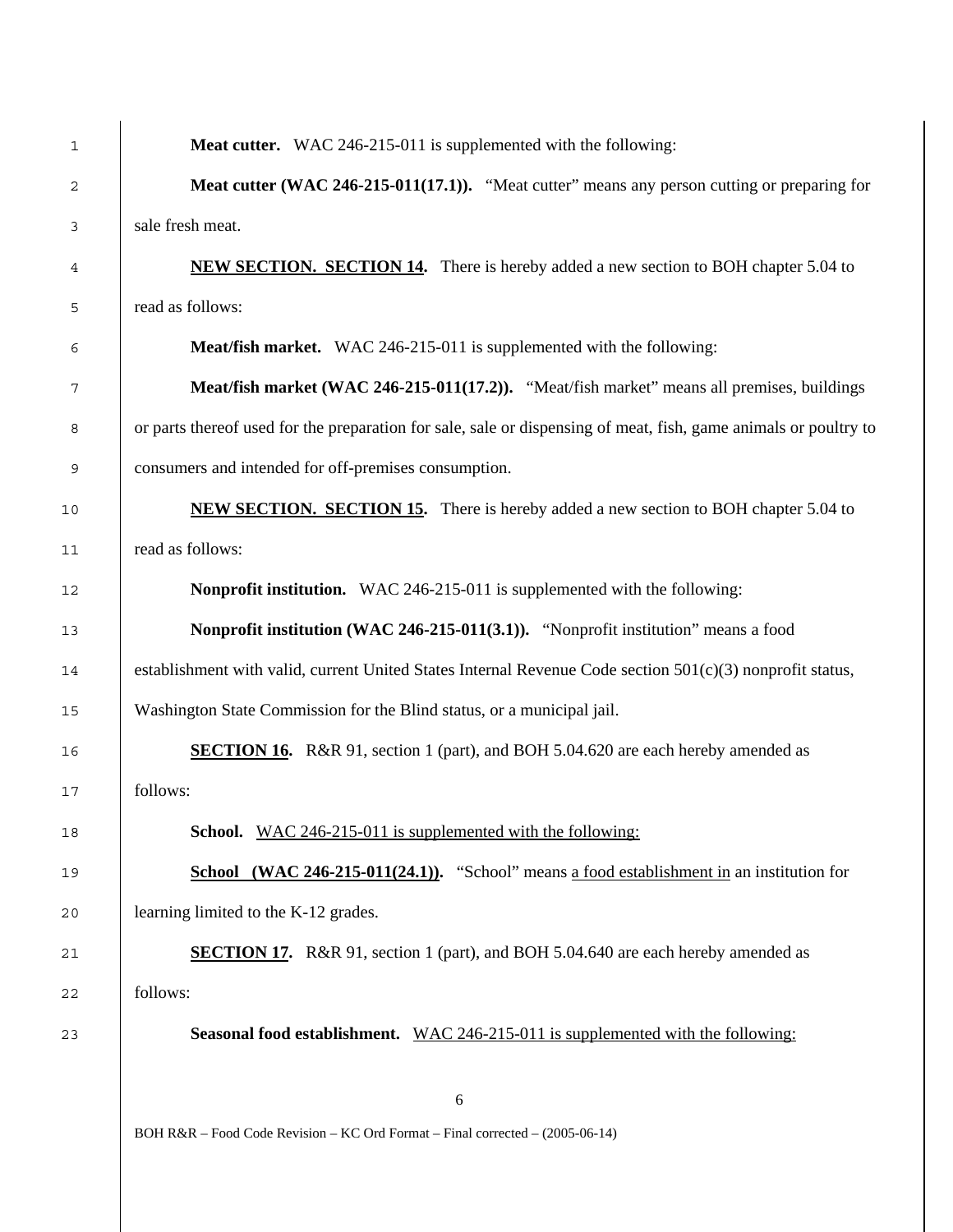| $1\,$ | Seasonal food establishment (WAC 246-215-011(24.2)). "Seasonal food establishment" means                            |  |  |  |
|-------|---------------------------------------------------------------------------------------------------------------------|--|--|--|
| 2     | a food ((service)) establishment that routinely operates for no more than six $((6))$ consecutive months each       |  |  |  |
| 3     | year.                                                                                                               |  |  |  |
| 4     | <b>SECTION 18.</b> R&R 91, section 1 (part), and BOH 5.10.070 are hereby amended as follows:                        |  |  |  |
| 5     | Alcoholic beverages. WAC 246-215-051 is supplemented with the following:                                            |  |  |  |
| 6     | <b>Alcoholic beverages</b> (WAC 246-215-051(10)). Whenever alcoholic beverages, as defined by                       |  |  |  |
| 7     | RCW Chapter 66.04 are served for consumption on the premises, signs and notices of the effects of alcohol           |  |  |  |
| 8     | consumption and cigarette smoking during pregnancy shall be posted. Such signs or notices shall meet the            |  |  |  |
| 9     | following requirements:                                                                                             |  |  |  |
| 10    | Shall read as follows:<br>$((A))$ (a)                                                                               |  |  |  |
| 11    | DRINKING DISTILLED SPIRITS, BEER, WINE, COOLERS, AND OTHER                                                          |  |  |  |
| 12    | ALCOHOLIC BEVERAGES OR SMOKING CIGARETTES DURING PREGNANCY MAY CAUSE                                                |  |  |  |
| 13    | <b>BIRTH DEFECTS; and</b>                                                                                           |  |  |  |
| 14    | Shall be of the following size:<br>$((B))$ (b)                                                                      |  |  |  |
| 15    | At least two $((2))$ inches high if printed or included in a menu.<br>$((\pm))$ (i)                                 |  |  |  |
| 16    | $((2.))$ (ii)<br>At least three $((3))$ inches by three $((3))$ inches per side if set forth on a                   |  |  |  |
| 17    | single, double, or multi-sided placard or display tent on any table provided for the establishment's                |  |  |  |
| 18    | customers; or                                                                                                       |  |  |  |
| 19    | $((3))$ (iii)<br>Not less than eight and one-half $((8.5))$ inches by eleven $((11))$ inches                        |  |  |  |
| 20    | included on a sign that is posted at a bar or tavern or other point of sale that is clearly visible to the public." |  |  |  |
| 21    | <b>SECTION 19.</b> R&R 91, section 1 (part), and BOH 5.20.050 are hereby amended as follows:                        |  |  |  |
| 22    | ((Facilities for cleaning and sanitizing.                                                                           |  |  |  |
| 23    | The owner shall ensure that the food service establishment using equipment or utensils<br>A.                        |  |  |  |
|       |                                                                                                                     |  |  |  |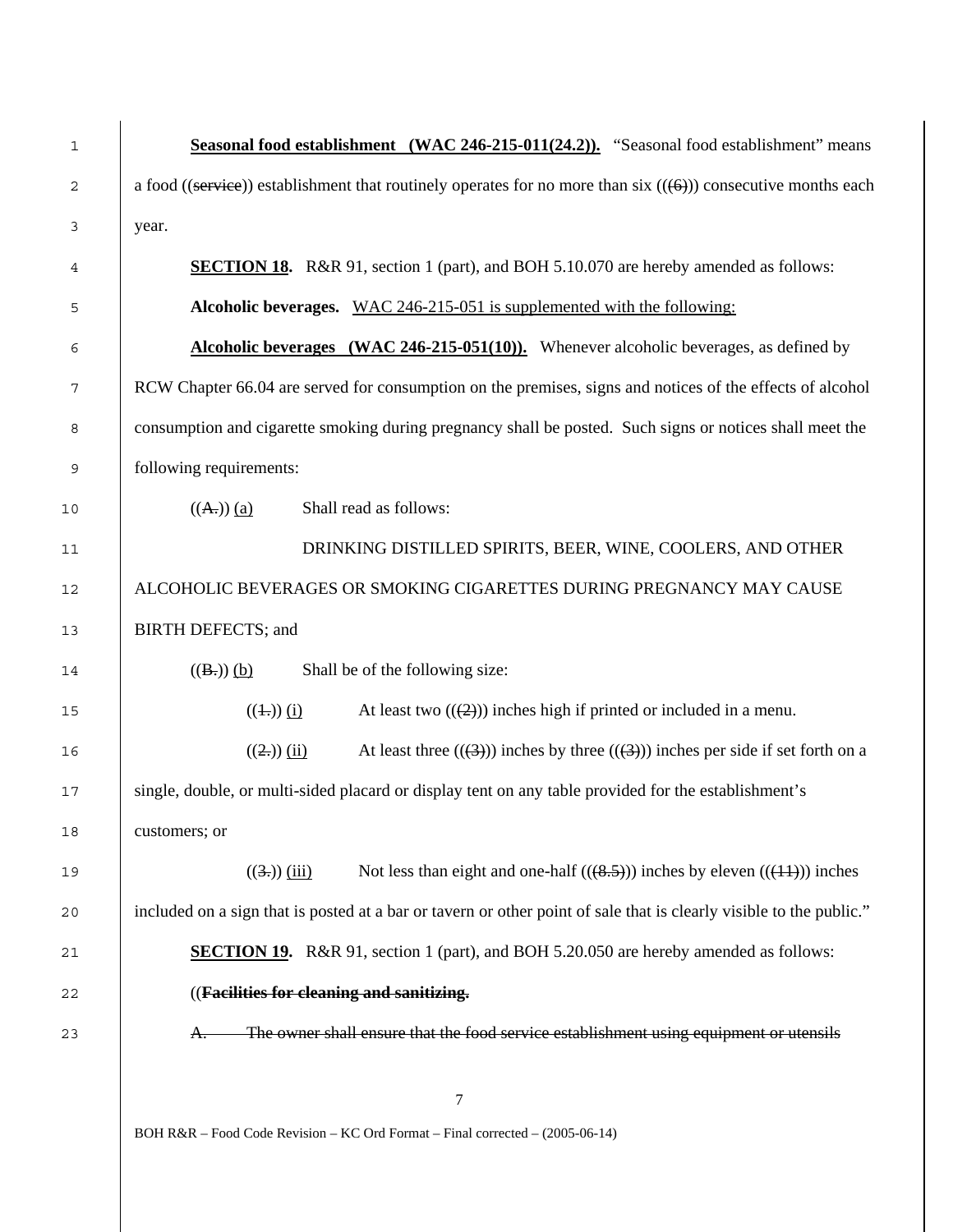| 1  | requiring cleaning and sanitizing have within the establishment either:                                   |  |  |
|----|-----------------------------------------------------------------------------------------------------------|--|--|
| 2  | Approved mechanical dishwashing facilities and a sink or equivalent in the<br>$+\$                        |  |  |
| 3  | dishwashing area, or                                                                                      |  |  |
| 4  | A sink supplied with a minimum of three compartments, a space for soiled<br>2.                            |  |  |
| 5  | utensils ahead of the first compartment, and a drain board for clean utensils when no mechanical          |  |  |
| 6  | dishwasher is available, or when utensils cannot be cleaned and sanitized in the mechanical dishwasher    |  |  |
| 7  | due to size or configuration.                                                                             |  |  |
| 8  | B. The food service establishment owner shall provide sink compartments of sufficient size                |  |  |
| 9  | to accommodate the largest utensil.                                                                       |  |  |
| 10 | C. The food service establishment owner shall provide hot and cold running water directly                 |  |  |
| 11 | to each compartment of the sinks.                                                                         |  |  |
| 12 | <b>D.</b> ) Equipment and utensils. WAC 246-215-071 is supplemented with the following:                   |  |  |
| 13 | <b>Equipment and utensils (WAC 246-215-071(5)).</b> Food Code section 4-301.12 regarding                  |  |  |
| 14 | manual warewashing and sink compartment requirements is amended to add $(F)$ "The food service"           |  |  |
| 15 | establishment owner of bars $((and))$ or taverns shall provide a sink compartment for disposing of liquid |  |  |
| 16 | waste in addition to sinks necessary for cleaning and sanitizing."                                        |  |  |
| 17 | <b>NEW SECTION. SECTION 20.</b> There is hereby added a new section to BOH Chapter 5.26 to                |  |  |
| 18 | read as follows:                                                                                          |  |  |
| 19 | <b>Water, plumbing and waste.</b> WAC 246-215-081 is supplemented with the following:                     |  |  |
| 20 | Water, plumbing and waste (WAC 246-215-081(6)). Food Code paragraph 5-403.11(B) is amended to             |  |  |
| 21 | read "An on-site sewage system (OSS) providing treatment and disposal in compliance with state and local  |  |  |
| 22 | law."                                                                                                     |  |  |
| 23 | <b>NEW SECTION. SECTION 21.</b> There is hereby added a new section to BOH chapter 5.34 to                |  |  |
|    | 8                                                                                                         |  |  |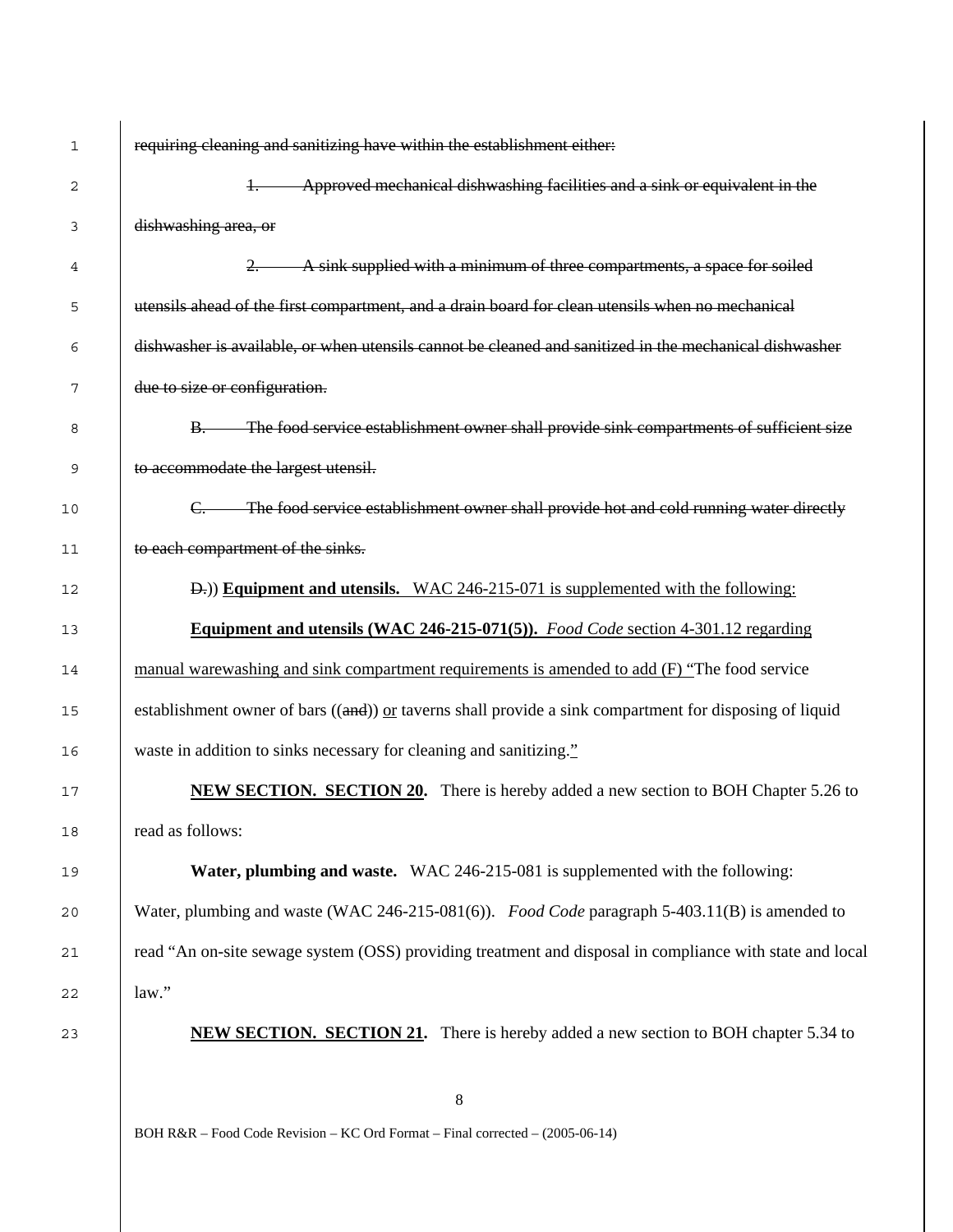| 1    | read as follows:                                                                                             |  |  |
|------|--------------------------------------------------------------------------------------------------------------|--|--|
| 2    | <b>Mobile food units – cart size.</b> WAC 246-215-121 is supplemented with the following:                    |  |  |
| 3    | <b>Mobile food units – cart size (WAC 246-215-121(3.1)).</b> The permit holder of a mobile food              |  |  |
| 4    | cart shall ensure the cart body size is limited to three feet by six feet with each extension no longer than |  |  |
| 5    | eighteen inches or the size required by the local jurisdiction, whichever is smaller.                        |  |  |
| 6    | <b>NEW SECTION. SECTION 22.</b> There is hereby added a new section to BOH chapter 5.34 to                   |  |  |
| 7    | read as follows:                                                                                             |  |  |
| 8    | <b>Mobile food units – potentially hazardous foods.</b> WAC 246-215-121(9) is not adopted and the            |  |  |
| 9    | following is substituted:                                                                                    |  |  |
| $10$ | Mobile food units – potentially hazardous foods (WAC 246-215-121(9)). The person in charge                   |  |  |
| 11   | of a mobile food unit must ensure that potentially hazardous foods are:                                      |  |  |
| 12   | Not cooled on the mobile food unit;<br>(a)                                                                   |  |  |
| 13   | Properly temperature-controlled during transport to the place of service;<br>(b)                             |  |  |
| 14   | Temperature-monitored by use of a stem-type thermometer or thermocouple<br>(c)                               |  |  |
| 15   | capable of measuring all proper food temperatures;                                                           |  |  |
| 16   | (d)<br>Reheated, for hot holding, from $41^{\circ}$ F to $165^{\circ}$ F or above within one hour on the     |  |  |
| 17   | mobile food unit when the foods were cooked and cooled in an approved nonmobile food establishment;          |  |  |
| 18   | Reheated, for hot holding, from $41^{\circ}$ F to $140^{\circ}$ F or above within one hour on the<br>(e)     |  |  |
| 19   | mobile food unit when the foods were produced in a food processing plant;                                    |  |  |
| 20   | (f)<br>Reheated no more than one time; and                                                                   |  |  |
| 21   | Held in preheated mechanical hot holding equipment or prechilled mechanical cold<br>(g)                      |  |  |
| 22   | holding equipment, or otherwise temperature controlled by an approved method.                                |  |  |
| 23   | <b>NEW SECTION. SECTION 23.</b> There is hereby added a new section to BOH chapter 5.34 to                   |  |  |
|      |                                                                                                              |  |  |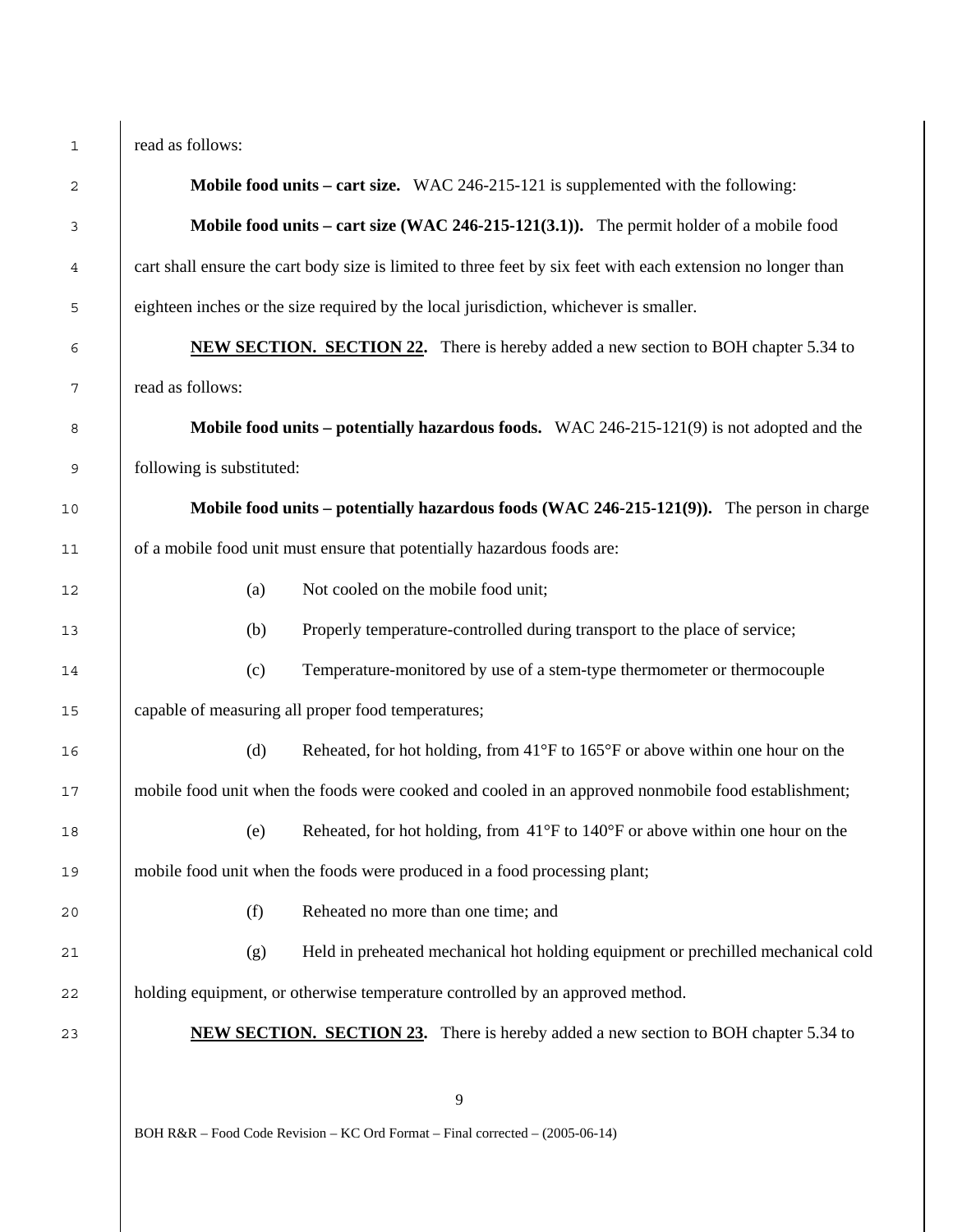|                | $\overline{\mathbf{c}}$                   |
|----------------|-------------------------------------------|
|                | 3                                         |
|                | 4                                         |
|                | 5                                         |
|                | 6                                         |
|                | $\overline{\phantom{a}}$                  |
|                | 8                                         |
|                | 9<br>j                                    |
| $\mathbf{1}$ ( | $\mathfrak z$                             |
| L              | $\mathbf 1$                               |
| $\mathbf 1$    | $\overline{2}$                            |
| 1              | 3<br>J                                    |
| 1              | $\overline{4}$                            |
|                | 15                                        |
|                | 16                                        |
| $\mathbf 1$    | Í<br>7                                    |
|                | 18                                        |
| $\mathbf{1}$   | 9                                         |
|                | $\mathcal{C}$<br>$\overline{\phantom{a}}$ |
|                |                                           |

read as follows:

2 **Mobile food units – additional requirements.** WAC 246-215-121(21) is not adopted and the following is substituted:

**Mobile food units – additional requirements (WAC 246-215-121(21)).** The health officer may 5 allow a person to operate a food establishment with a limited menu in a movable building without 6 permanent plumbing under applicable provisions of this section. In addition the following provisions must be met:

8 (a) Toilet facilities must be within 200 feet of the establishment and available at all times that the establishment is operating.

10 (b) Facilities for cleaning and sanitizing must meet the provisions of this title and be located within 200 feet of the establishment and available at all times that the establishment is operating.

**NEW SECTION. SECTION 24.** There is hereby added a new section to BOH chapter 5.42 to read as follows:

14 **Temporary food establishments – potentially hazardous foods.** WAC 246-215-131(15) is not adopted and the following is substituted:

16 **Temporary food establishments – potentially hazardous foods (WAC 246-215-131(5)).** The 17 person in charge of a temporary food establishment must ensure that potentially hazardous foods are:

- (a) Not cooled in a temporary food establishment;
- 19 (b) Properly temperature-controlled during transport to the temporary event location;
- 20 (c) Temperature-monitored by use of a stem-type thermometer or thermocouple 21 capable of measuring all proper food temperatures;
- 22 (d) Reheated, for hot holding, from 41°F to 165°F or above within one hour when 23 cooked and cooled in an approved food establishment;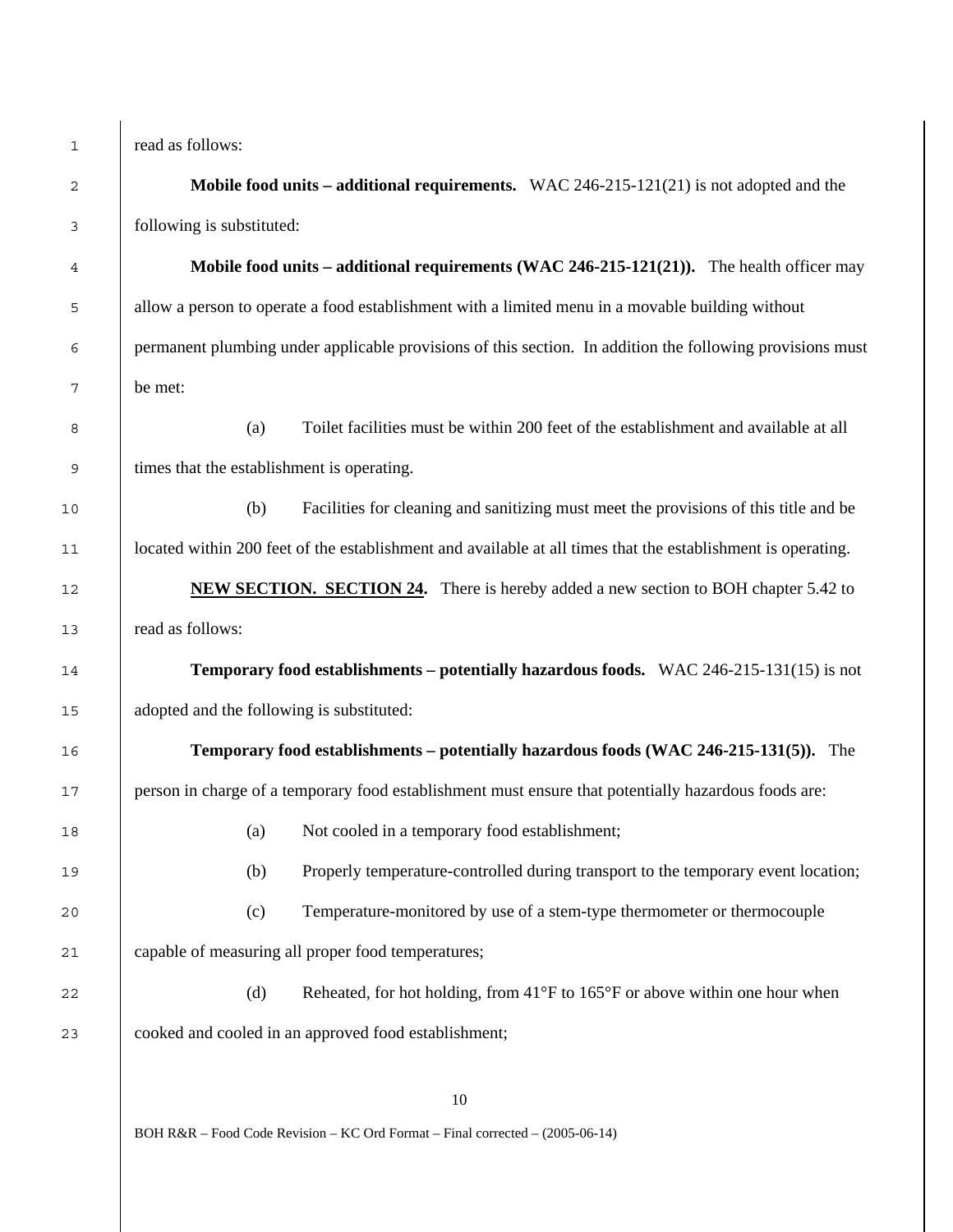1 (e) Reheated, for hot holding, from 41°F to 140°F or above within one hour when produced in a food processing plant; (f) Reheated no more than one time; and (g) Held in preheated mechanical hot holding equipment or prechilled mechanical cold holding equipment, or otherwise temperature controlled by an approved method. **6 <b>NEW SECTION.** SECTION 25. There is hereby added a new section to BOH chapter 5.50 to read as follows: **License required.** It is unlawful for any person to engage in the business of, operate or be 9 employed as a meat cutter or apprentice meat cutter without having a valid, appropriate personal license from the health officer. **NEW SECTION. SECTION 26.** There is hereby added a new section to BOH chapter 5.50 to read as follows: **Application and issuance.** A. Meat cutter's license. Any applicant for an original meat cutter's license shall obtain such license only upon achieving a passing score on an examination 15 administered by the health officer and paying the required license fee; provided, that any valid original or renewal meat cutter's license issued pursuant to this section may be renewed annually upon payment of the 17 applicable annual fee. The examination shall test an applicant's competency in the cutting, handling, care of meat, knowledge of sanitation and code requirements and the applicant's ability by the senses to recognize in meat decomposition and other taints and conditions deleterious to health. B. Apprentice meat cutter's license. Any applicant for an original apprentice meat cutter's 21 license shall obtain such license only upon submitting evidence, to the satisfaction of the health officer, of enrollment in a meat cutters' apprenticeship program, and paying the required license fee; provided, that a valid original apprentice meat cutter's license issued pursuant to this section may be renewed for a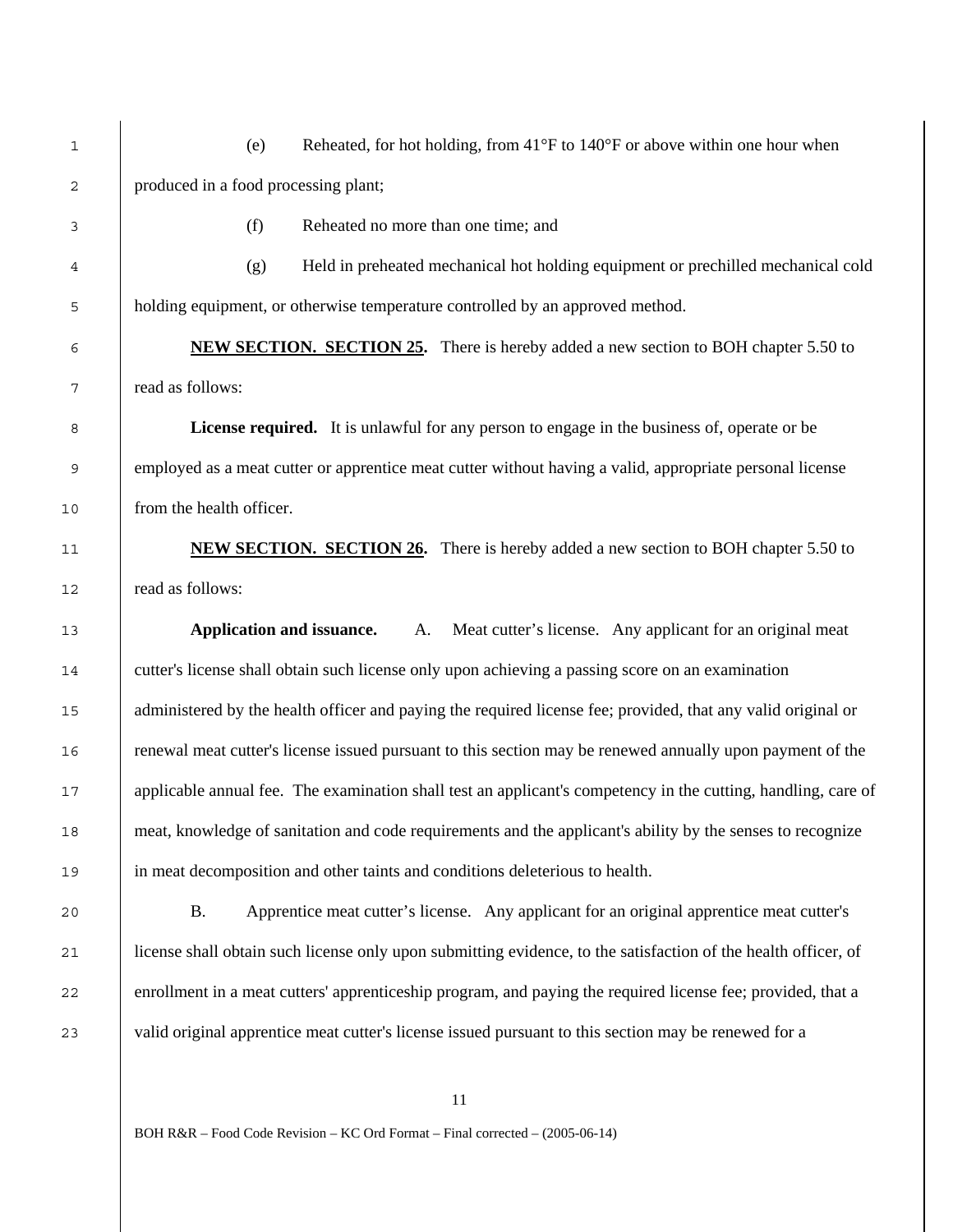1 maximum period of one additional year upon payment of the applicable renewal fee. Any apprentice meat cutter's license renewed pursuant to this section shall be ineligible for further renewal.

**NEW SECTION. SECTION 27.** There is hereby added a new section to BOH chapter 5.50 to read as follows:

**Activity authorized by occupational licenses.** A. Meat cutter's license. A valid meat cutter's license shall entitle its lawful holder to cut for sale fresh meat to a consumer from a licensed meat/fish establishment.

8 B. Apprentice Meat Cutter's License. A valid apprentice meat cutter's license shall entitle its lawful holder to engage in all activity in which a licensed meat cutter may engage; provided, that an 10 apprentice meat cutter may prepare (cut, grind, etc.) fresh meat for sale only while under the immediate direction and supervision of a licensed meat cutter.

**NEW SECTION. SECTION 28.** There is hereby added a new section to BOH chapter 5.50 to read as follows:

**Employing unlicensed persons.** It is unlawful for anyone to employ a person as a meat cutter or 15 apprentice meat cutter when such person does not possess a valid license within fourteen (14) calendar days of employment to act in such capacity as required under this title, and does not also possess a valid food worker card.

**NEW SECTION. SECTION 29.** There is hereby added a new section to BOH chapter 5.60 to read as follows:

**Compliance and enforcement.** WAC 246-215-181 is not adopted and the following is substituted:

**Compliance and enforcement (WAC 246-215-181).** 

(1) Food Code paragraph 8.201.11(C) regarding plans required for remodeling is amended to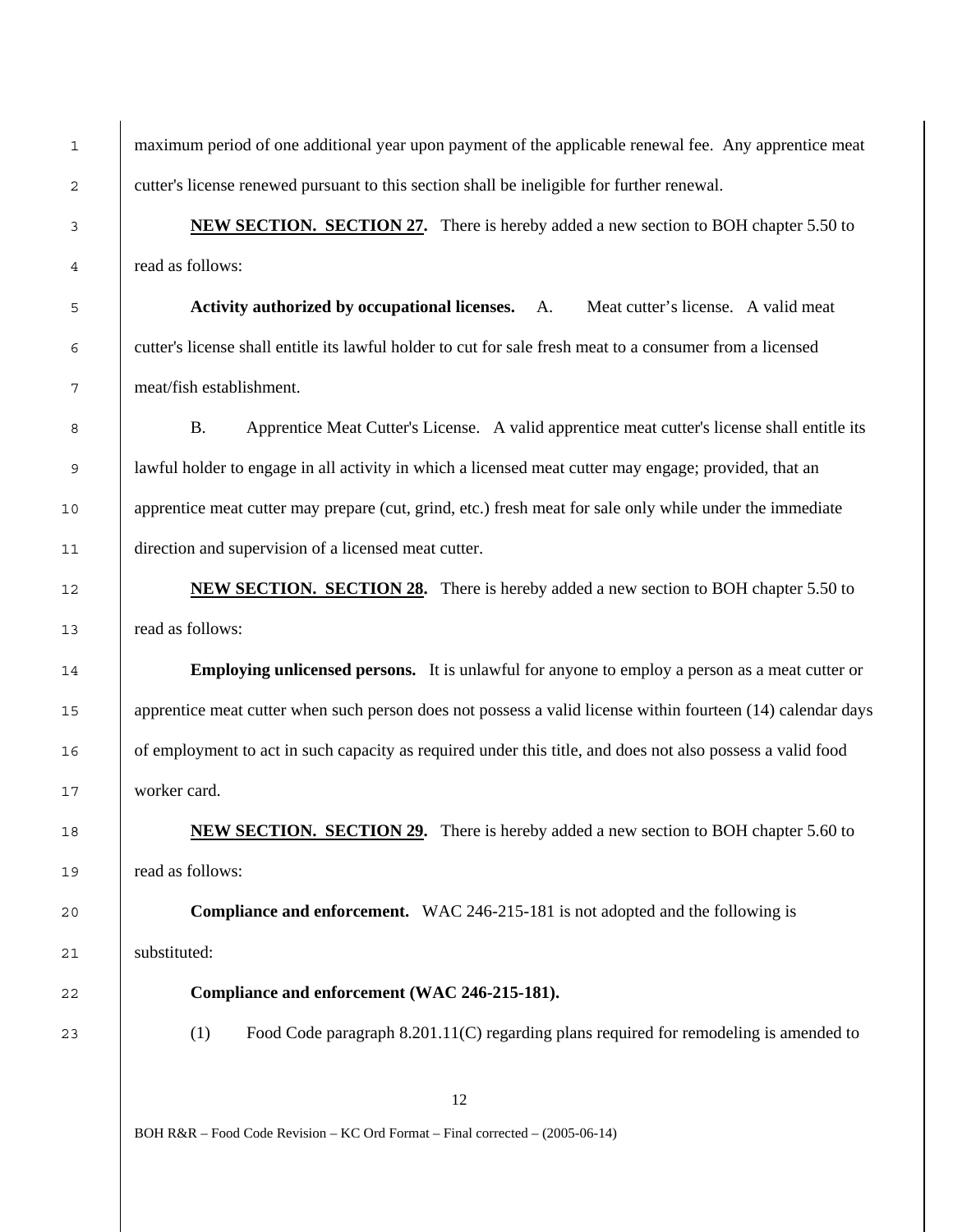1 read "the remodeling of a food establishment or a change of type of food establishment or food operation 2 as specified under paragraph 8-302.14(C) if the health officer determines that plans and specifications are necessary to ensure compliance with this code."

(2) Food Code section 8-302.11 regarding permit application procedure is amended to read <sup>5</sup> "An applicant shall submit an application for a permit at least 30 days before the date planned for opening a food establishment or the expiration date of the current permit for an existing facility unless otherwise approved by the health officer."

(3) Food Code paragraph 8-302.13(D) regarding permit fees is amended to read "Pay the applicable permit fees at the time the application is submitted. A seasonal food service permit shall not be valid for more than six (6) consecutive months. A temporary food establishment permit shall not be valid 11 for longer than 21 days, except that the health officer may authorize a longer permit duration or frequency for a recurring, organized event such as a farmer's market that qualifies as a temporary food establishment under this title.

(4) Food Code section 8-303.20 regarding existing establishments, permit renewal, and change of ownership is amended to add "Duplicate and name change permits may be issued when payment of applicable fees have been made. All permits shall expire on the March 31<sup>st</sup> following the date of issuance. Notwithstanding any other provision herein to the contrary, all temporary and seasonal permits shall expire on the date set forth on the face of such permit."

(5) Food Code section 8-303.30 regarding denial of application for permit is amended to add (D) "The health officer may deny the application if the applicant has any outstanding monies owed to the 21 Seattle-King County Department of Public Health for permit fees, late fees, checks returned by the bank, 22 civil penalties, or other miscellaneous fees."

(6) Food Code subparagraph 8-304.11(G)(2), regarding replacement of facilities and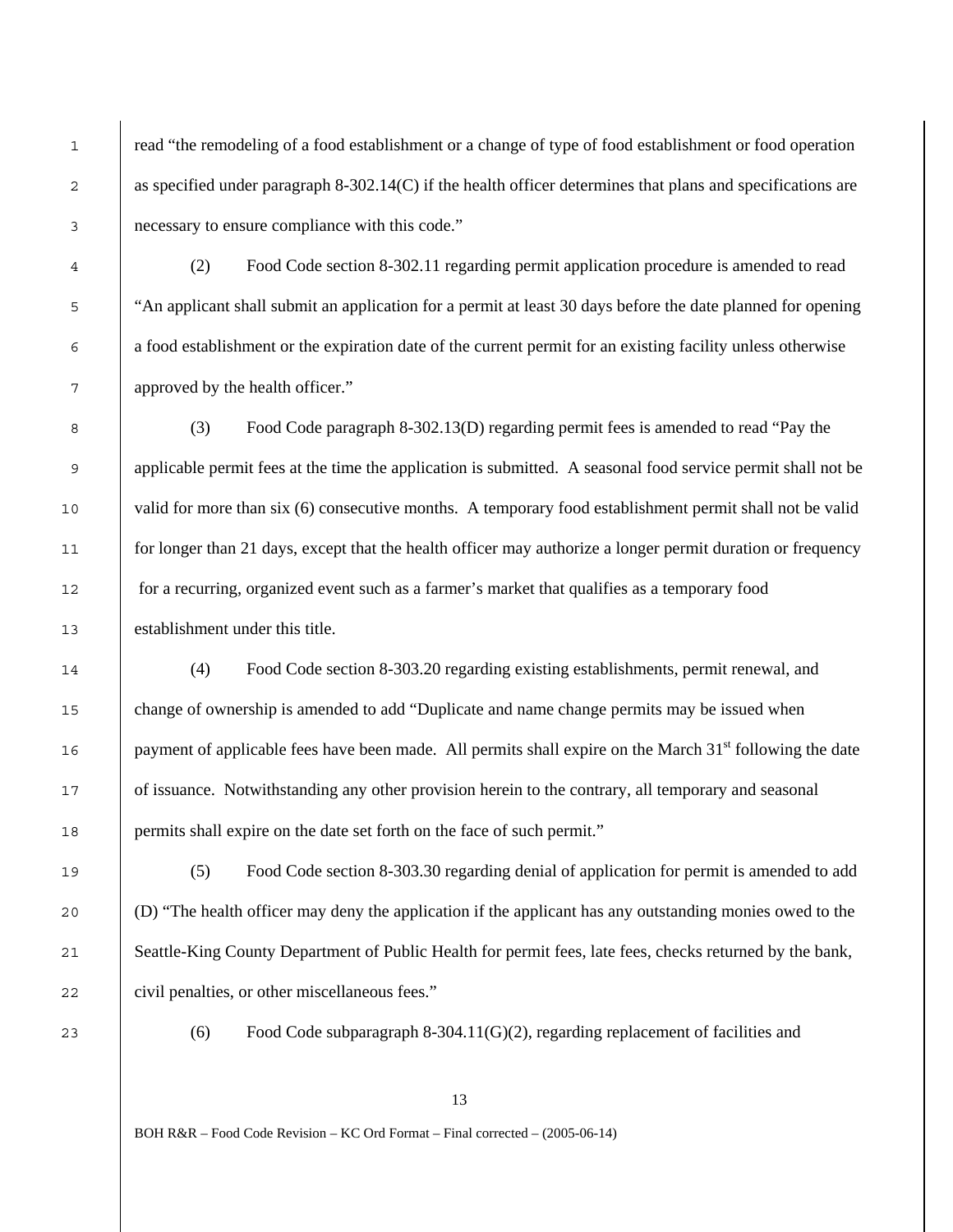1 equipment to meet current standards when the ownership of a food establishment changes, does not apply.

(7) Food Code section 8-304.11, regarding responsibilities of the permit holder, is amended to add (L) "Except for mobile food units and catering operations, a permit needs to be obtained for each location at which an activity subject to a permit is conducted, and each permit shall be valid only at the location stated on the permit."

(8) Food Code section 8-304.11, regarding responsibilities of the permit holder, is amended to add (M) "Whenever a permit is suspended or revoked, the permittee shall return the permit to the health officer."

(9) Food Code subparagraph 8-401.10(B)(2), regarding inspection frequency, is amended to read: "The food establishment is assigned a less frequent inspection frequency based on a written risk-based inspection schedule developed by the health officer, or set by state or federal law, and uniformly applied throughout the jurisdiction."

(10) Food Code paragraph 8-401.10(C), regarding inspection frequency of temporary food 14 establishments, is amended to read: "The health officer shall inspect a temporary food establishment during its permit period, unless the health officer develops a written risk-based plan for exempting certain categories of temporary establishments from inspection that is uniformly applied throughout the 17 | jurisdiction."

(11) Food Code paragraph 8-401.20(A), regarding criteria for prioritizing inspections, is amended to read: "Past performance, for nonconformance with code or HACCP plan requirements."

(12) Food Code paragraph 8-401.20(B), regarding criteria for prioritizing inspections, is 21 amended to read: "Past performance, for numerous or repeat violations of code or HACCP plan requirements."

(13) Food Code section 8-401.20, regarding criteria for prioritizing inspections, is amended to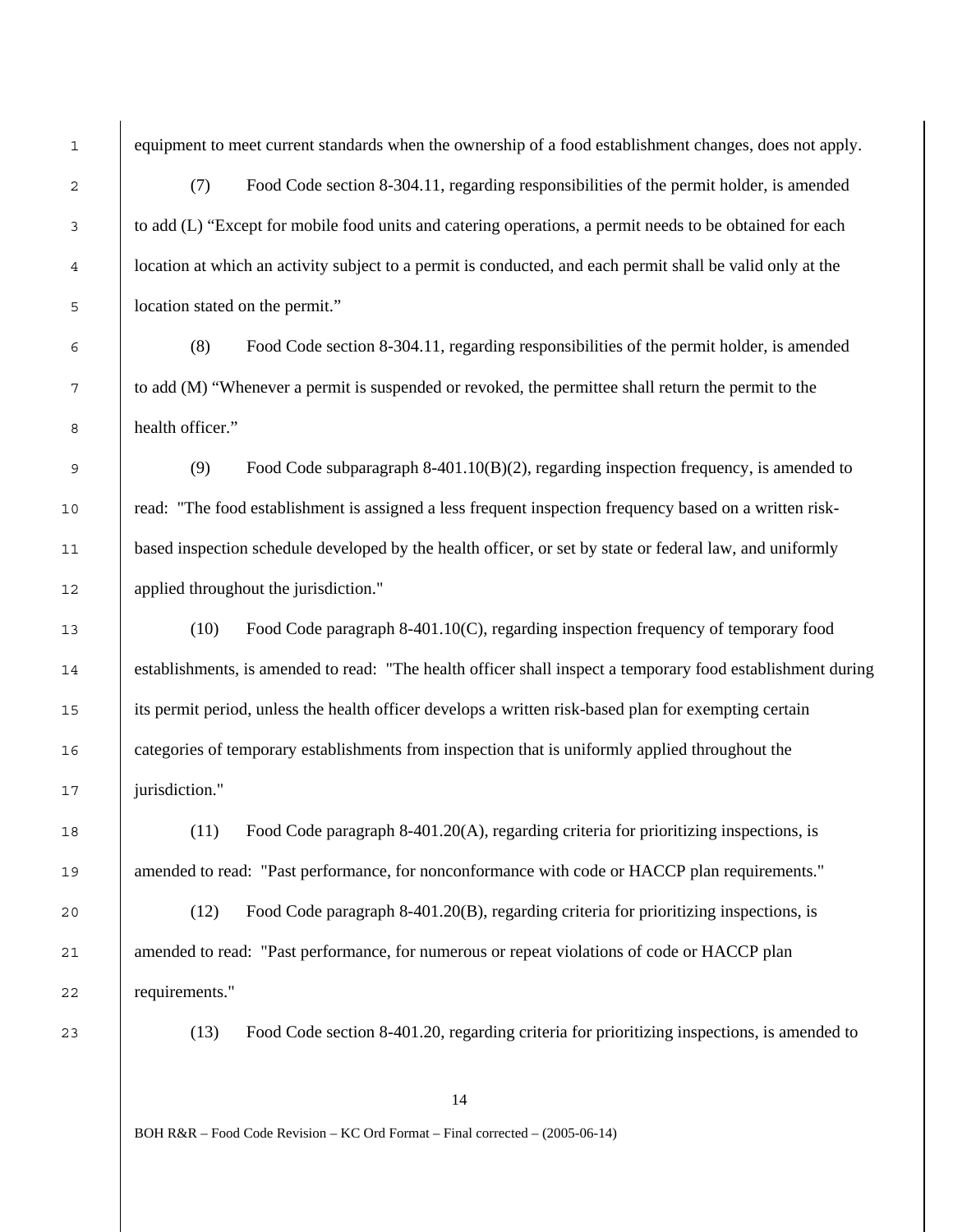inspection order, do not apply. The health officer may suspend a permit to operate a food establishment if the health officer, after showing proper credentials, is denied access to conduct an inspection of the food establishment. (15) Food Code section 8-403.10, regarding documenting information and observations, is 7 amended to read: "The health officer shall document on an inspection report form approved by the department of health." (16) Food Code subparagraph 8-403.10(B)(2), regarding documenting information on an inspection report form, is amended to read: "Failure of food employees and the person in charge to demonstrate knowledge of their responsibility to report a disease or medical condition." (17) Food Code subparagraph 8-403.10(B)(3), regarding documenting information on an inspection report form, is amended to read: "Nonconformance with this code." (18) Food Code section 8-403.20, regarding specifying a time frame for corrections, is amended 15 to read: "The health officer shall specify on the inspection report form the time frame for correction of any violations." (19) Food Code sections 8-405.11 and 8-405.20, regarding critical violations, do not apply. (20) Food Code section 8-406.11, regarding noncritical violations, does not apply. **NEW SECTION. SECTION 30.** There is hereby added a new section to BOH chapter 5.60 to read as follows:

**Permits required, suspension, revocation, enforcement – general.** WAC 246-215-200(2) is not adopted and the following is substituted:

**Permits required, suspension, revocation, enforcement – general (WAC 246-215-200(2)).** 

BOH R&R – Food Code Revision – KC Ord Format – Final corrected – (2005-06-14)

add (H) "Whether *the establishment is properly implementing an approved self-inspection program."*  2 (14) Food Code subparagraph 8-402.20(A)(3) and section 8-402.40, regarding obtaining an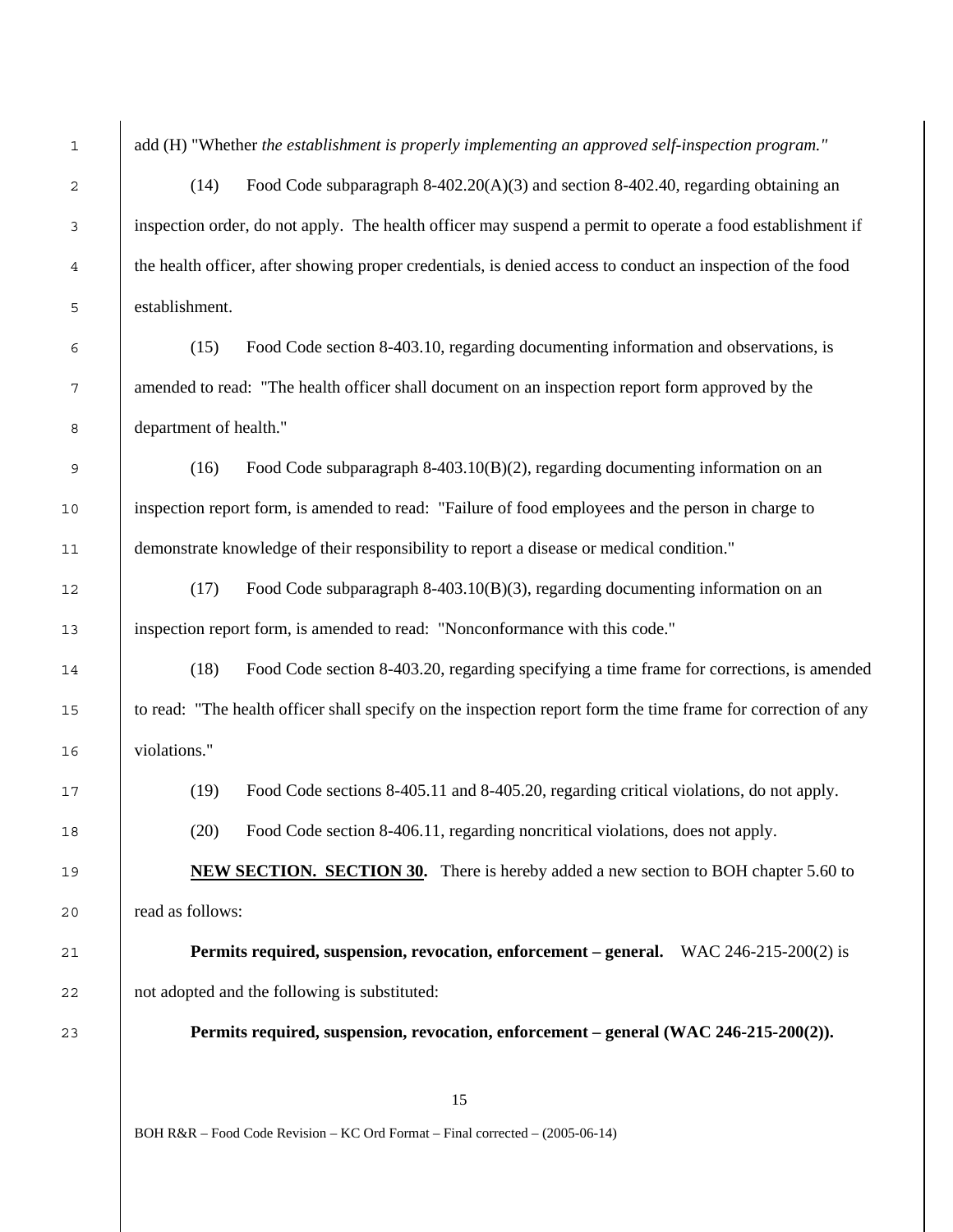| $\mathbf{1}$ | The health officer may suspend any permit to operate a food establishment if:                                            |  |  |
|--------------|--------------------------------------------------------------------------------------------------------------------------|--|--|
| 2            | Continued operation of the food establishment constitutes an imminent or actual<br>(a)                                   |  |  |
| 3            | health hazard;                                                                                                           |  |  |
| 4            | Operations, facilities, or equipment in the food establishment fail to comply with<br>(b)                                |  |  |
| 5            | these regulations;                                                                                                       |  |  |
| 6            | The permit holder does not comply with these regulations; or<br>(c)                                                      |  |  |
| 7            | (d)<br>Interference with the health officer in the performance of his or her duties has                                  |  |  |
| 8            | occurred; or                                                                                                             |  |  |
| 9            | The owner or operator does not comply with the conditions of a variance.<br>(e)                                          |  |  |
| 10           | <b>NEW SECTION. SECTION 31.</b> There is hereby added a new section to BOH chapter 5.60 to                               |  |  |
| 11           | read as follows:                                                                                                         |  |  |
| 12           | <b>Permit suspension process.</b> WAC 246-215-200(6) is not adopted and the following is                                 |  |  |
| 13           | substituted:                                                                                                             |  |  |
| 14           | <b>Permit suspension process (WAC 246-215-200(6)).</b> WAC 246-215-200(6) is not adopted and                             |  |  |
| 15           | the following is substituted:                                                                                            |  |  |
| 16           | The health officer may adopt and use a permit suspension process different than specified under                          |  |  |
| 17           | subsections $(2)$ , $(3)$ , $(4)$ , or $(5)$ of this section, including the permit suspension process of Chapter 1.08 of |  |  |
| 18           | this code.                                                                                                               |  |  |
| 19           | <b>NEW SECTION. SECTION 32.</b> There is hereby added a new section to BOH chapter 5.60 to                               |  |  |
| 20           | read as follows:                                                                                                         |  |  |
| 21           | <b>Permit revocation process.</b> WAC 246-215-200(10) is not adopted and the following is                                |  |  |
| 22           | substituted:                                                                                                             |  |  |
| 23           | <b>Permit revocation process (WAC 245-215-200(10)).</b> The health officer may use a permit                              |  |  |
|              |                                                                                                                          |  |  |
|              | 16<br>BOH R&R – Food Code Revision – KC Ord Format – Final corrected – (2005-06-14)                                      |  |  |
|              |                                                                                                                          |  |  |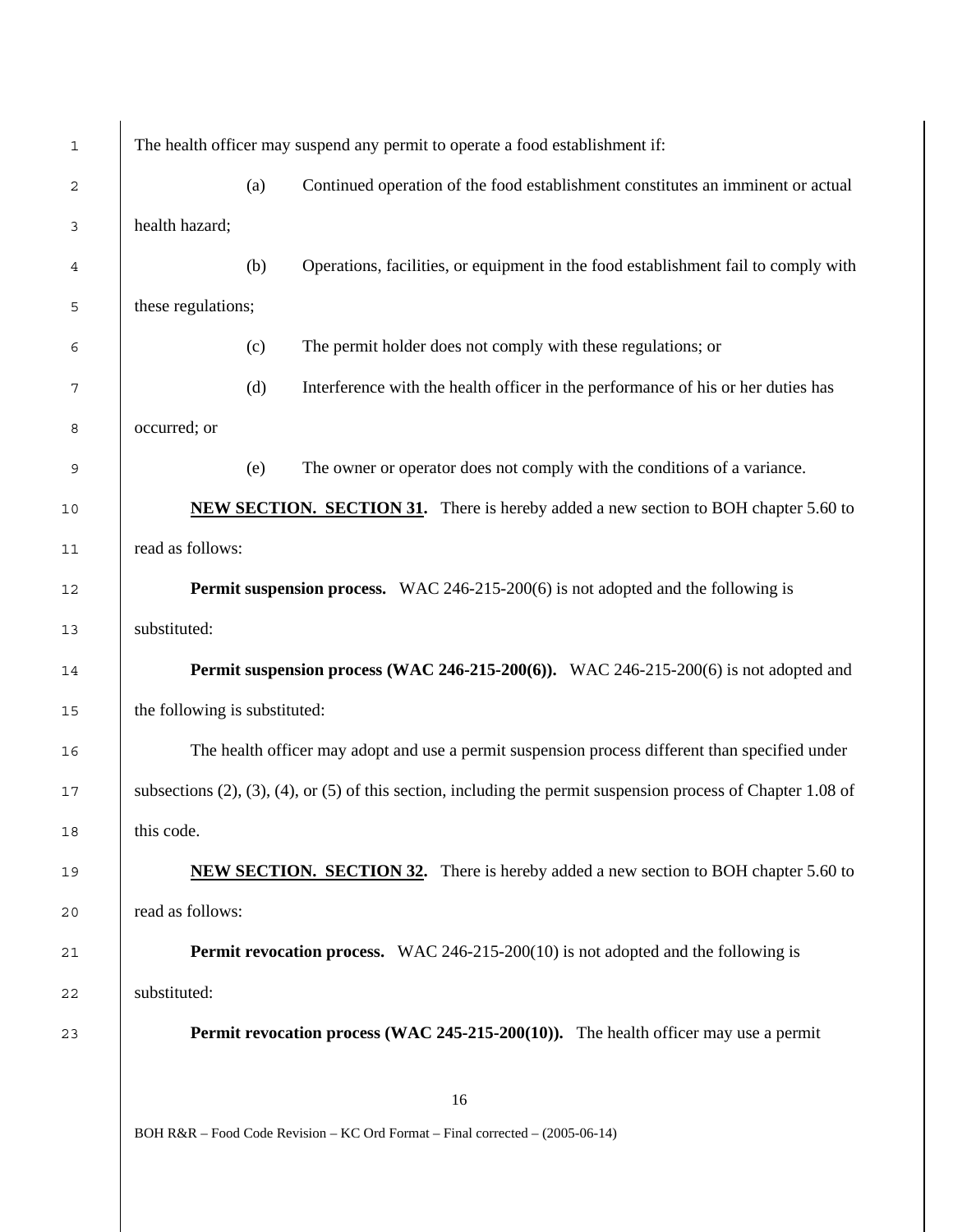| $\mathbf{1}$   | revocation process different than specified under subsections (7), (8), and (9) of this section, including the  |  |  |
|----------------|-----------------------------------------------------------------------------------------------------------------|--|--|
| $\overline{c}$ | permit revocation process of Chapter 1.08 of this code.                                                         |  |  |
| 3              | <b>NEW SECTION. SECTION 33.</b> There is hereby added a new section to BOH chapter 5.60 to                      |  |  |
| 4              | read as follows:                                                                                                |  |  |
| 5              | Closure. WAC 246-215-200 is supplemented as follows:                                                            |  |  |
| 6              | Closure (WAC 246-215-200(12)).                                                                                  |  |  |
| 7              | Issuance. The health officer may issue a notice of closure to a food establishment<br>(a)                       |  |  |
| 8              | requiring the operator to cease operation immediately if the operator has:                                      |  |  |
| 9              | 1.<br>Failed to submit plans or receive approval from the health officer of plans                               |  |  |
| 10             | as required by this title, or an inspection indicates construction or renovation at the food establishment is   |  |  |
| 11             | not in substantial compliance with plans approved by the health officer;                                        |  |  |
| 12             | 2.<br>Failed to submit a permit application or receive approval from the health                                 |  |  |
| 13             | officer of a permit application for a food establishment or failed to submit a change of ownership              |  |  |
| 14             | application as required by this title; or                                                                       |  |  |
| 15             | 3.<br>Failed to pay a permit fee or any other applicable fee required by this code.                             |  |  |
| 16             | Notice of closure. The notice of closure shall state:<br>(b)                                                    |  |  |
| 17             | That the food establishment shall close immediately upon issuance of the<br>1.                                  |  |  |
| 18             | notice of closure to an operator and that all preparation and service of food shall immediately cease.          |  |  |
| 19             | 2.<br>That no food preparation or service shall occur at the food establishment                                 |  |  |
| 20             | after a notice of closure has been received by the operator;                                                    |  |  |
| 21             | 3.<br>The reason(s) for the notice of closure; and                                                              |  |  |
| 22             | That the operator may request reconsideration of the closure order by filing<br>4.                              |  |  |
| 23             | a written request with the health officer within ten (days) after delivery of the closure notice as provided in |  |  |
|                |                                                                                                                 |  |  |
|                |                                                                                                                 |  |  |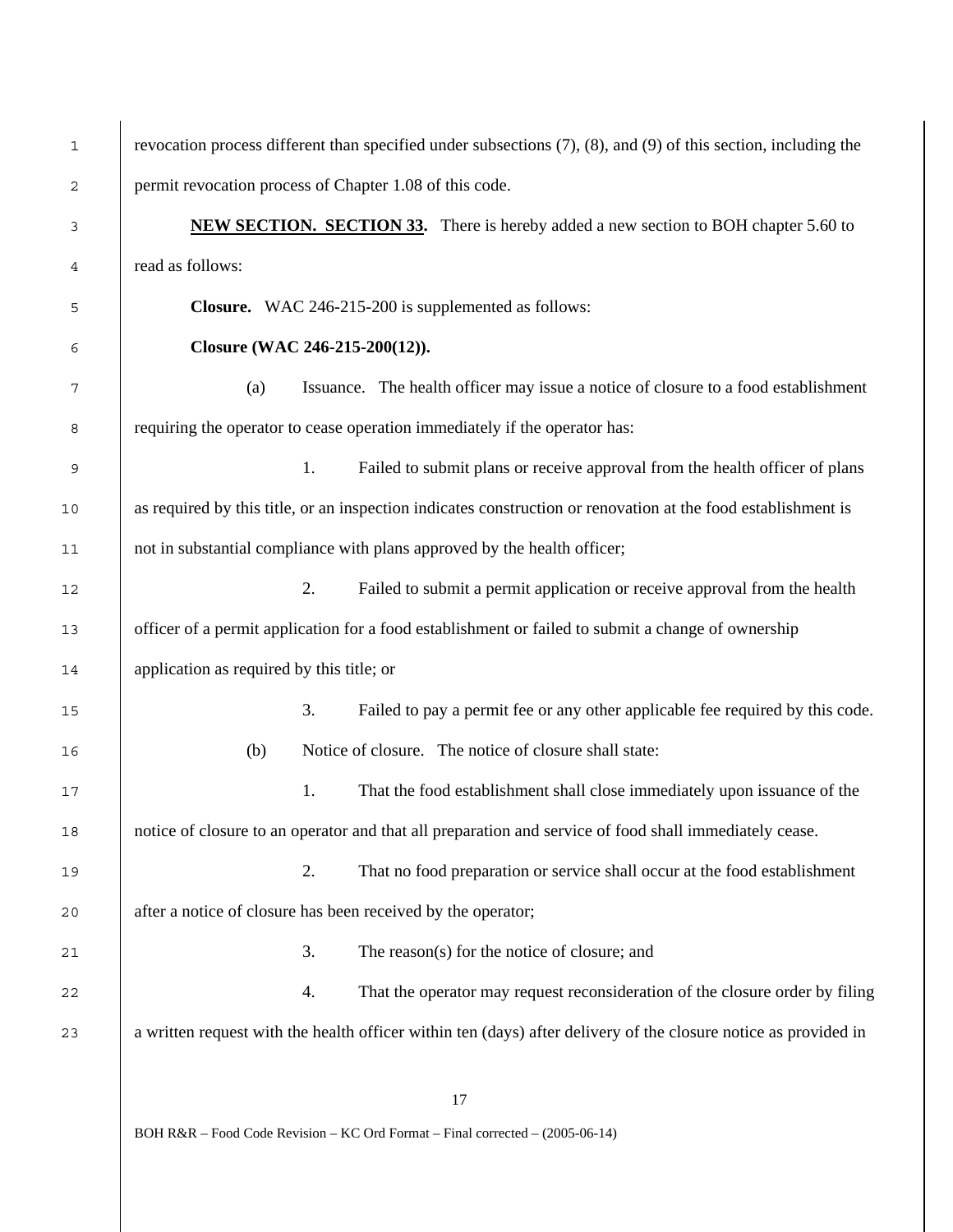## 1 WAC 246-215-200 and WAC 246-215-220.

 **NEW SECTION. SECTION 34.** There is hereby added a new section to BOH chapter 5.60 to read as follows:

**Examination, hold orders, condemnation, and destruction of food.** WAC 246-215-240(3) is not adopted and the following is substituted:

**Examination, hold orders, condemnation, and destruction of food (WAC 246-2150240(3)).** The health officer may examine or collect samples of food as necessary for enforcement of this title. The cost of any laboratory testing shall be paid by the permit holder or person in charge of the food establishment.

**NEW SECTION. SECTION 35. Food establishment risk categories.** Every food establishment and every new and renewal application for a food establishment permit shall be subject to a risk assessment by the health officer. The health officer shall designate each food establishment as low risk (risk category 1), medium risk (risk category 2), or high risk (risk category 3) based on the types of food dispensed, food preparation steps, and types of food processing or packaging performed at the 15 establishment; provided, however, that temporary food establishments shall be designated as either high risk or low risk. In determining the most appropriate risk category for each establishment, the health officer 17 Shall apply the risk category standards of this section.

A. Low risk – risk category 1. Any food establishment performing only cold holding or 19 limited food preparation, with no further preparation, shall be designated a low risk or risk category 1 establishment. The following shall also be designated as a low risk or risk category 1 establishment:

1. Any establishment serving ready to eat, pre-packaged potentially hazardous food or prepackaged frozen foods;

2. Any establishment serving espresso or blended drinks, with no other food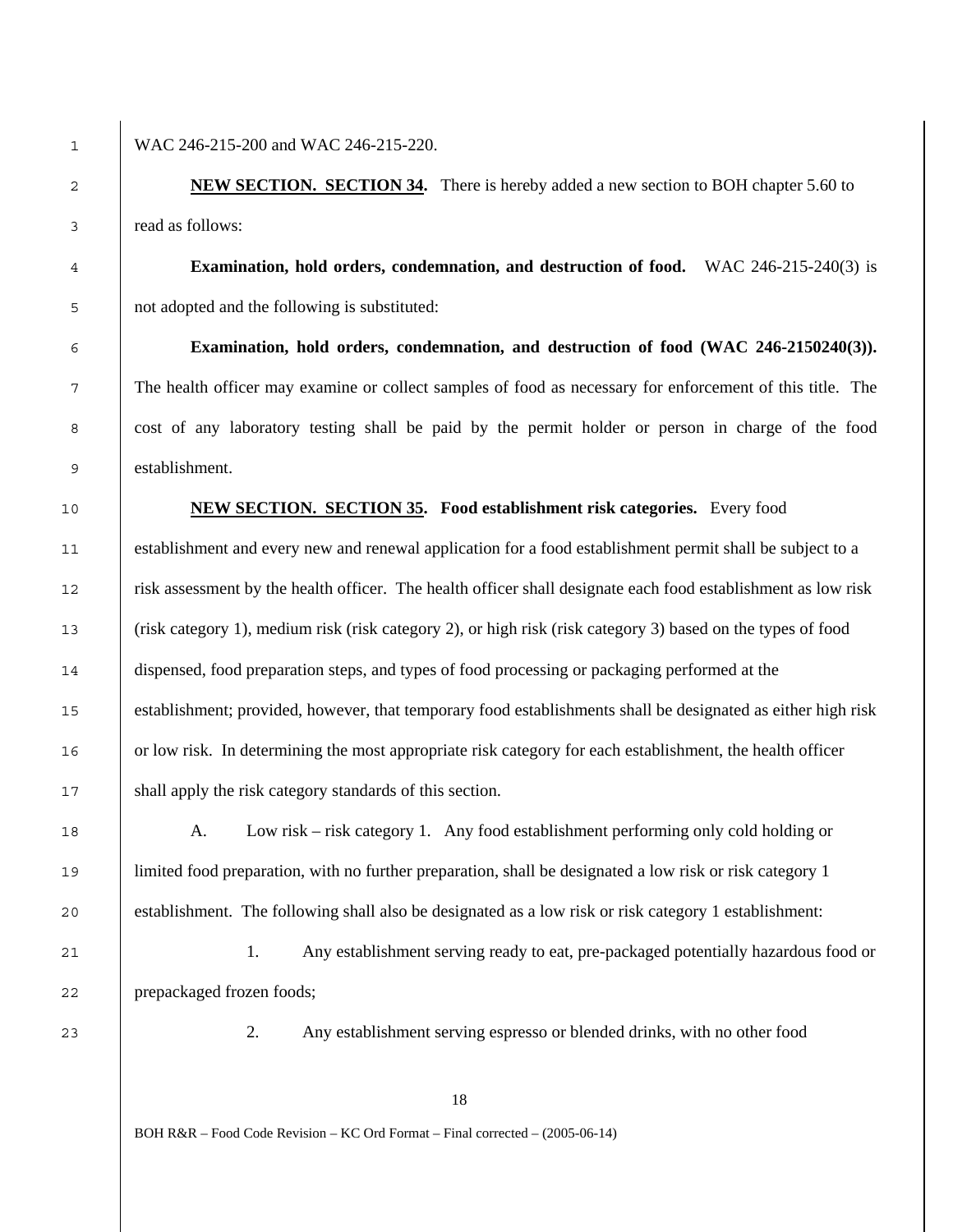1 preparation;

| $\sqrt{2}$ |                                                                                                               | 3. | Any establishment heating and serving individually, commercially-prepared and                              |  |
|------------|---------------------------------------------------------------------------------------------------------------|----|------------------------------------------------------------------------------------------------------------|--|
| 3          | prepackaged ready to eat foods for immediate service;                                                         |    |                                                                                                            |  |
| 4          |                                                                                                               | 4. | Any mobile food establishment serving only espresso or hot dogs or both, with no                           |  |
| 5          | other food preparation; and                                                                                   |    |                                                                                                            |  |
| 6          |                                                                                                               | 5. | Any bed and breakfast operation.                                                                           |  |
| 7          | <b>B.</b>                                                                                                     |    | Medium risk – risk category 2. Any food establishment performing only cold holding or                      |  |
| 8          | food preparation, and which does not otherwise qualify as a high risk or risk category 3 establishment, shall |    |                                                                                                            |  |
| 9          |                                                                                                               |    | be designated as a medium risk or risk category 2 establishment. The following shall also be designated as |  |
| 10         | a medium risk or risk category 2 establishment:                                                               |    |                                                                                                            |  |
| 11         |                                                                                                               | 1. | Any establishment baking bread or pastries, frying donuts, or grilling sandwiches                          |  |
| 12         | or toast for immediate service, with no hot-holding of food;                                                  |    |                                                                                                            |  |
| 13         |                                                                                                               | 2. | Any school or institution satellite operation performing food service limited to                           |  |
| 14         | reheating or hot holding of prepared foods, with no on-site cooking; and                                      |    |                                                                                                            |  |
| 15         |                                                                                                               | 3. | Any grocery store or market selling pre-packaged raw meat or fish products.                                |  |
| 16         | C.                                                                                                            |    | High risk – risk category 3. The following shall be designated as a high risk or risk                      |  |
| 17         | category 3 establishment:                                                                                     |    |                                                                                                            |  |
| 18         |                                                                                                               | 1. | Any establishment cooking and either cooling, reheating, hot holding, or holding                           |  |
| 19         | other than cold holding of food;                                                                              |    |                                                                                                            |  |
| 20         |                                                                                                               | 2. | Any meat or fish market selling meat or fish other than pre-packaged raw product;                          |  |
| 21         |                                                                                                               | 3. | Any establishment where food preparation includes cutting or processing of raw                             |  |
| 22         | meat or fish products; and                                                                                    |    |                                                                                                            |  |
| 23         |                                                                                                               | 4. | Any establishment with an approved HAACP plan and performing either overnight                              |  |
|            |                                                                                                               |    |                                                                                                            |  |
|            |                                                                                                               |    | 19                                                                                                         |  |
|            | BOH R&R - Food Code Revision - KC Ord Format - Final corrected - (2005-06-14)                                 |    |                                                                                                            |  |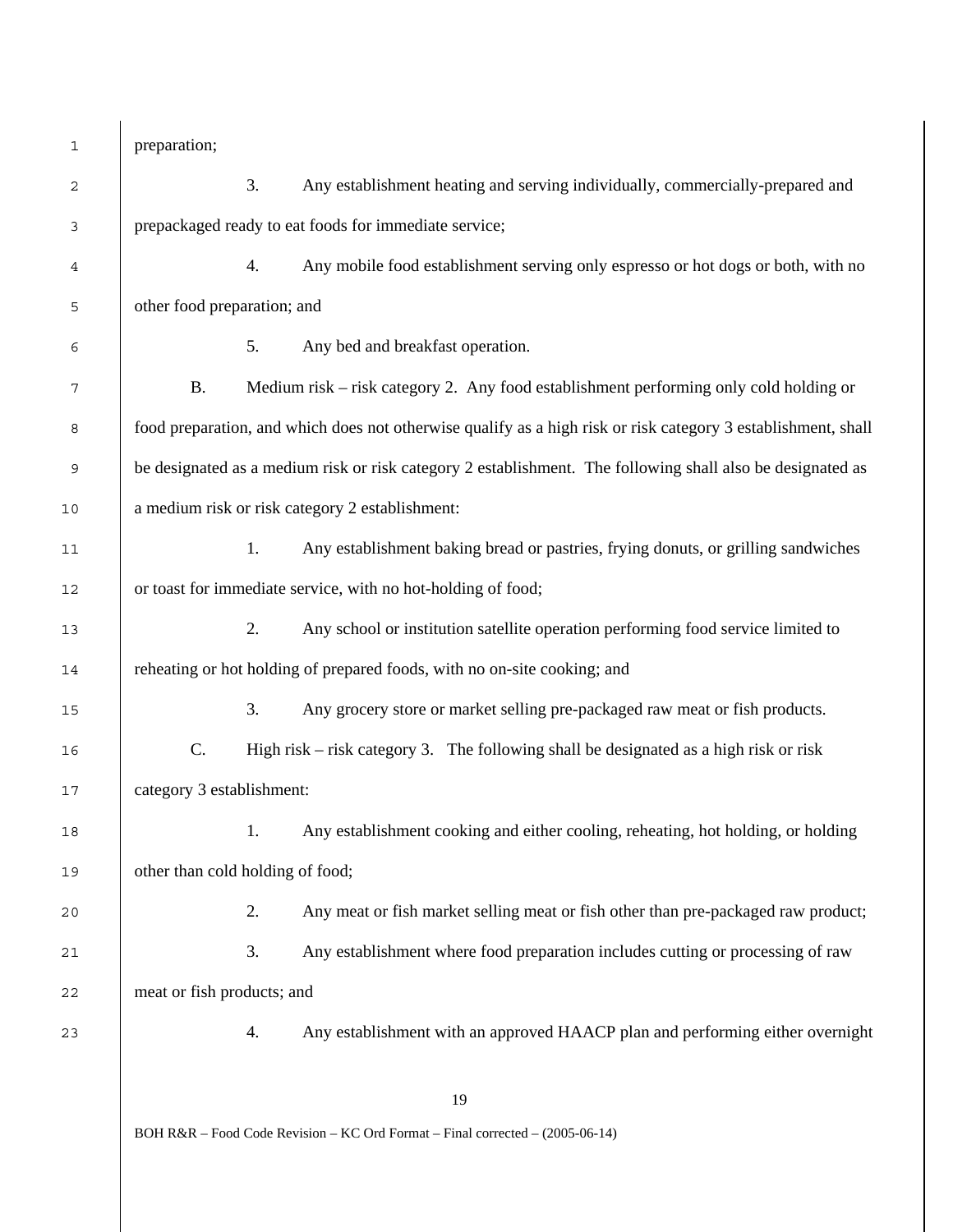cooking or on-site reduced oxygen packaging.

**NEW SECTION. SECTION 36. Appeal of food establishment risk designation.** Any food establishment owner or operator aggrieved by a risk designation for his or her establishment may appeal the designation by submitting, within ten days of the date of issuance of the notice of the designation, a written request for an administrative conference with the health officer.

**SECTION 37.** Sections 35 and 36 of this rule are directed to constitute a new chapter in BOH Title 5.

**SECTION 38.** R&R 91 section 1 (part) and BOH 5.04.010, 5.04.020, 5.04.030, 5.04.040, 5.04.050, 5.04.060, 5.04.070, 5.04.080, 5.04.090, 5.04.100, 5.04.110, 5.04.120, 5.04.130, 5.04.140, 5.04.150, 5.04.160, 5.04.170, 5.04.180, 5.04.190, 5.04.200, 5.04.210, 5.04.220, 5.04.230, 5.04.240, 5.04.250, 5.04.260, 5.04.270, 5.04.290, 5.04.300, 5.04.310, 5.04.320, 5.04.330, 5.04.340, 5.04.350, 5.04.360, 5.04.380, 5.04.400, 5.04.410, 5.04.420, 5.04.430, 5.04.440, 5.04.450, 5.04.460, 5.04.470, 5.04.480, 5.04.500, 5.04.510, 5.04.520, 5.04.530, 5.04.540, 5.04.550, 5.04.560, 5.04.570, 5.04.580, 5.04.590, 5.04.600, 5.04.610, 5.04.630, 5.04.650, 5.04.660, 5.04.670, 5.04.680, 5.04.690, 5.04.700, 5.04.710, 5.04.720, 5.04.730, 5.04.740, 5.04.748, 5.04.750, 5.04.760, 5.04.770, 5.06.010, 5.06.020, 5.06.030, 5.06.040, 5.06.050, 5.06.060, 5.08.010, 5.08.020, 5.08.030, 5.08.040, 5.08.050, 5.08.060, 5.10.010, 5.10.020, 5.10.030, 5.10.040, 5.10.050, 5.10.060, 5.12.010, 5.12.020, 5.12.030, 5.14.010, 5.14.020, 5.14.030, 5.14.040, 5.14.050, 5.14.060, 5.14.070, 5.16.010, 5.16.020, 5.16.030, 5.16.040, 5.16.050, 5.16.060, 5.16.070, 5.16.080, 5.16.090, 5.18.010, 5.18.020, 5.18.030, 5.18.040, 5.18.050, 5.18.060, 5.20.010, 5.20.020, 5.20.030, 5.20.040, 5.20.060, 5.20.070, 5.20.080, 5.22.010, 5.22.020, 5.22.030, 5.22.040, 5.22.050, 5.22.060, 5.24.010, 5.24.020, 5.24.030, 5.24.040, 5.26.010, 5.26.020, 5.26.030, 5.26.040, 5.26.050, 5.26.060, 5.26.070, 5.26.080, 5.26.090, 5.26.100, 5.26.110, 5.26.120, 5.26.130, 5.26.140, 5.28.010, 5.28.020, 5.28.030, 5.28.040, 5.28.050, 5.28.060, 5.30.010, 5.30.020,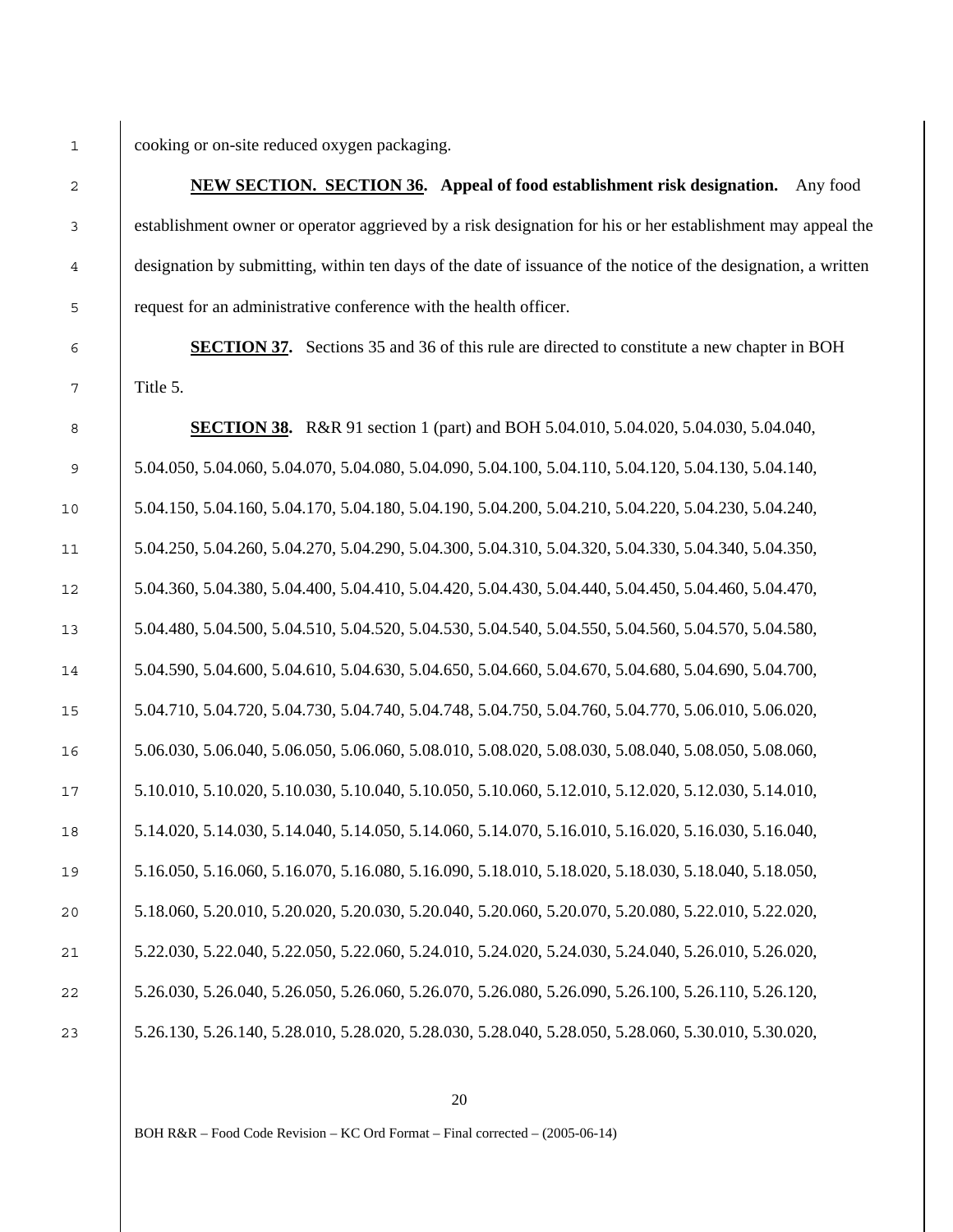| $\mathbf 1$    | 5.30.030, 5.30.040, 5.32.010, 5.32.020, 5.32.030, 5.32.040, 5.32.050, 5.32.060, 5.34.010, 5.34.020, |
|----------------|-----------------------------------------------------------------------------------------------------|
| $\overline{c}$ | 5.34.030, 5.34.040, 5.34.050, 5.34.060, 5.34.070, 5.34.080, 5.34.090, 5.34.100, 5.34.110, 5.34.120, |
| 3              | 5.34.130, 5.34.140, 5.34.150, 5.34.160, 5.34.170, 5.36.010, 5.36.020, 5.36.030, 5.36.040, 5.36.050, |
| 4              | 5.36.060, 5.36.070, 5.36.080, 5.36.090, 5.36.100, 5.36.110, 5.36.120, 5.36.130, 5.36.140, 5.36.150, |
| 5              | 5.36.160, 5.36.170, 5.37.010, 5.37.020, 5.37.030, 5.37.040, 5.37.050, 5.38.010, 5.38.020, 5.40.010, |
| 6              | 5.40.020, 5.40.030, 5.42.010, 5.42.020, 5.42.030, 5.42.040, 5.42.050, 5.42.060, 5.42.070, 5.42.080, |
| 7              | 5.42.090, 5.44.010, 5.44.020, 5.44.030, 5.44.040, 5.46.010, 5.46.020, 5.46.030, 5.46.040, 5.46.050, |
| 8              | 5.46.060, 5.48.010, 5.48.020, 5.48.030, 5.50.010, 5.50.020, 5.50.030, 5.54.010, 5.54.020, 5.54.030, |
| 9              | 5.54.040, 5.54.050, 5.56.010, 5.56.020, 5.56.030, 5.58.010, 5.58.020, 5.60.010, 5.60.020, 5.60.030, |
| 10             | 5.60.040, 5.62.010, 5.62.020, 5.64.010, 5.64.020, 5.66.010, and R&R 98-02, section 1 (part) and BOH |
| 11             | 6.02.010, 6.02.020, 6.02.030, 6.02.040, 6.02.050, 6.04.010, 6.04.020, 6.04.030, 6.04.040, 6.04.050, |
| 12             | 6.04.060, 6.04.070, 6.04.080, 6.04.090, 6.04.100, 6.04.110, 6.04.120, 6.04.130, 6.04.140, 6.04.150, |
| 13             | 6.04.160, 6.04.170, 6.04.180, 6.04.190, 6.04.200, 6.04.210, 6.04.220, 6.04.230, 6.04.240, 6.04.250, |
| 14             | 6.04.260, 6.04.270, 6.04.280, 6.04.290, 6.04.300, 6.04.310, 6.04.320, 6.04.330, 6.04.340, 6.04.350, |
| 15             | 6.04.360, 6.04.370, 6.04.380, 6.04.390, 6.04.400, 6.04.410, 6.04.420, 6.04.430, 6.04.440, 6.04.450, |
| 16             | 6.04.460, 6.04.470, 6.04.480, 6.04.490, 6.04.500, 6.04.510, 6.04.520, 6.04.530, 6.04.540, 6.04.550, |
| 17             | 6.04.560, 6.04.570, 6.04.580, 6.04.590, 6.04.600, 6.04.610, 6.04.620, 6.04.630, 6.04.640, 6.04.650, |
| 18             | 6.04.660, 6.04.670, 6.04.680, 6.04.690, 6.04.700, 6.04.710, 6.04.720, 6.04.730, 6.04.740, 6.04.750, |
| 19             | 6.04.760, 6.04.770, 6.04.780, 6.04.790, 6.04.800, 6.04.810, 6.04.820, 6.04.830, 6.04.840, 6.04.850, |
| 20             | 6.06.010, 6.06.020, 6.06.030, 6.06.040, 6.06.050, 6.06.060, 6.08.010, 6.08.020, 6.08.030, 6.08.040, |
| 21             | 6.08.050, 6.08.060, 6.10.010, 6.10.020, 6.10.030, 6.10.040 6.12.010, 6.12.020, 6.12.030, 6.12.040,  |
| 22             | 6.12.050, 6.12.060, 6.12.070, 6.14.010, 6.14.020, 6.14.030, 6.14.040, 6.14.050, 6.14.060, 6.14.070, |
| 23             | 6.14.080, 6.14.090, 6.16.010, 6.16.020, 6.16.030, 6.16.040, 6.18.010, 6.18.020, 6.18.030, 6.18.040, |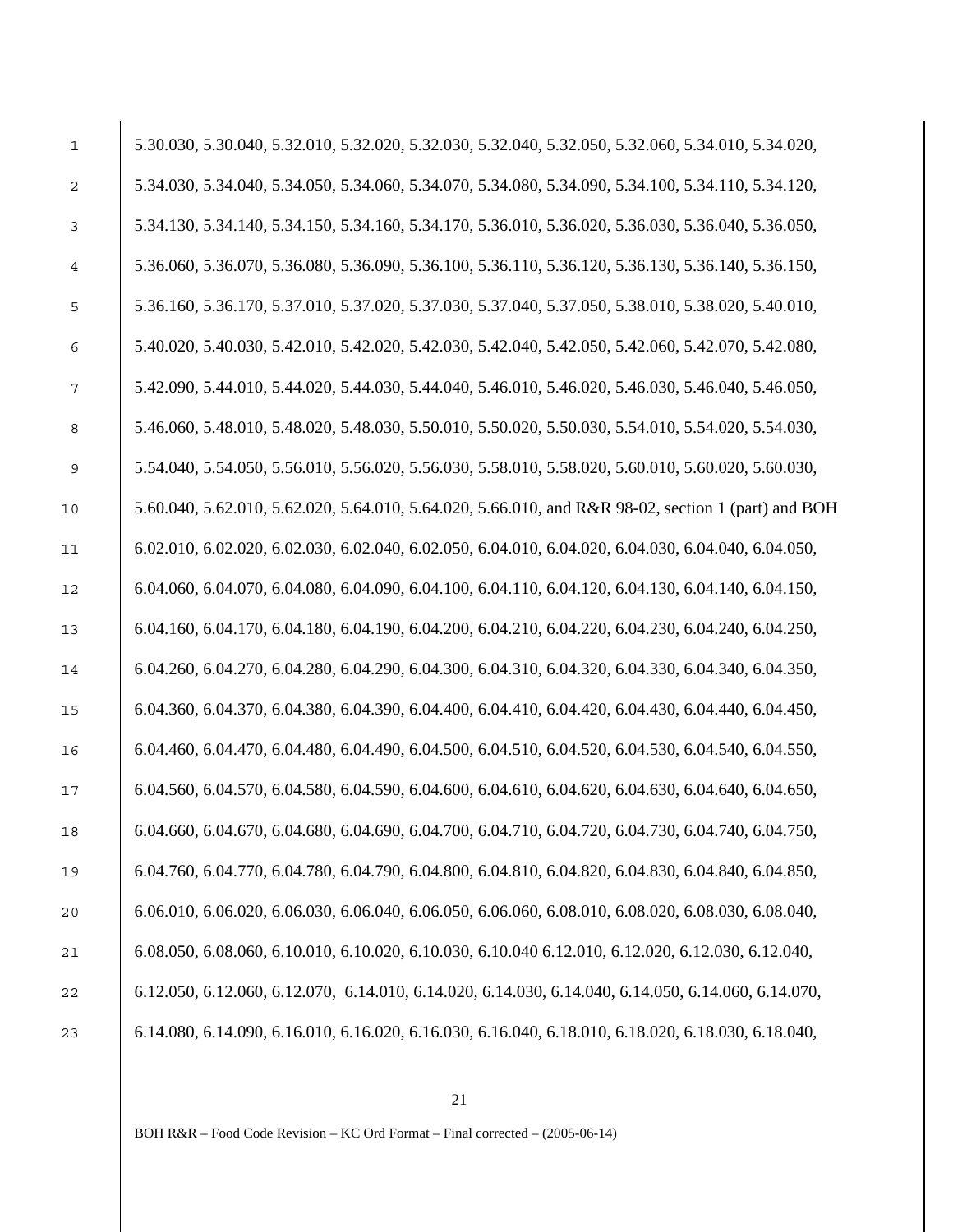| $\mathbf 1$ | 6.18.050, 6.18.060, 6.18.070, 6.18.080, 6.20.010, 6.20.020, 6.20.030, 6.20.040, 6.20.050, 6.20.060,             |                                                        |  |  |
|-------------|-----------------------------------------------------------------------------------------------------------------|--------------------------------------------------------|--|--|
| 2           | 6.20.070, 6.20.080, 6.22.010, 6.22.020, 6.24.010, 6.24.020, 6.24.030, 6.24.040, 6.24.050, 6.24.060,             |                                                        |  |  |
| 3           | 6.26.010, 6.26.020, 6.26.030, 6.26.040, 6.26.050, 6.26.060, 6.26.070, 6.26.080, 6.28.010, 6.28.020,             |                                                        |  |  |
| 4           | 6.28.030, 6.28.040, 6.28.050, 6.28.060, 6.30.010, 6.30.020, 6.30.030, 6.30.040, 6.32.010, 6.32.020,             |                                                        |  |  |
| 5           | 6.32.030, 6.32.040, 6.32.050, 6.32.060, 6.32.070, 6.32.080, 6.32.090, 6.32.100, 6.32.110, 6.32.120,             |                                                        |  |  |
| 6           | 6.34.010, 6.34.020, 6.34.030, 6.34.040, 6.34.050, 6.34.060, 6.36.010, 6.36.020, 6.36.030, 6.36.040,             |                                                        |  |  |
| 7           | 6.38.010, 6.38.020, 6.38.030, 6.38.040, 6.38.050, 6.38.060, 6.40.010, 6.40.020, 6.42.010, 6.42.020,             |                                                        |  |  |
| 8           | 6.42.030, 6.42.040, 6.44.010, 6.44.020, 6.44.030, 6.46.010, 6.46.020, 6.46.030, 6.46.040, 6.46.050,             |                                                        |  |  |
| 9           | 6.46.060, 6.48.010, 6.48.020, 6.48.030, 6.50.010, 6.50.020, 6.50.030, 6.50.040, 6.52.010, 6.52.020,             |                                                        |  |  |
| 10          | 6.52.030, 6.52.040, 6.56.010, 6.56.020, 6.56.030, 6.56.040, 6.56.050, 6.56.060, 6.58.010, 6.58.020,             |                                                        |  |  |
| 11          | 6.58.030, 6.60.010, 6.60.020, 6.62.010, 6.62.020, 6.62.030, 6.62.040, 6.64.010, 6.64.020, 6.66.010,             |                                                        |  |  |
| 12          | 6.66.020, 6.68.010, 6.70.010, 6.70.020, and 6.70.030 are each hereby repealed.                                  |                                                        |  |  |
| 13          | <b>SECTION 39.</b> Severability. If any provision of this rule or its application to any person or              |                                                        |  |  |
| 14          | circumstance is held invalid, the remainder of the rule or the application of the provision to other persons or |                                                        |  |  |
| 15          | circumstances is not affected.                                                                                  |                                                        |  |  |
| 16          |                                                                                                                 |                                                        |  |  |
| 17          | Adopted this day of                                                                                             | 2005.                                                  |  |  |
| 18          |                                                                                                                 | KING COUNTY BOARD OF HEALTH<br>KING COUNTY, WASHINGTON |  |  |
| 19          |                                                                                                                 |                                                        |  |  |
| 20          |                                                                                                                 |                                                        |  |  |
| 21          |                                                                                                                 |                                                        |  |  |
| 22          |                                                                                                                 |                                                        |  |  |
| 23          |                                                                                                                 |                                                        |  |  |
| 24          |                                                                                                                 | Chair                                                  |  |  |
| 25          |                                                                                                                 |                                                        |  |  |
| 26          | ATTEST:                                                                                                         |                                                        |  |  |
| 27          |                                                                                                                 |                                                        |  |  |
| 28          |                                                                                                                 |                                                        |  |  |
| 29          |                                                                                                                 |                                                        |  |  |
|             |                                                                                                                 |                                                        |  |  |
|             | 22                                                                                                              |                                                        |  |  |
|             |                                                                                                                 |                                                        |  |  |